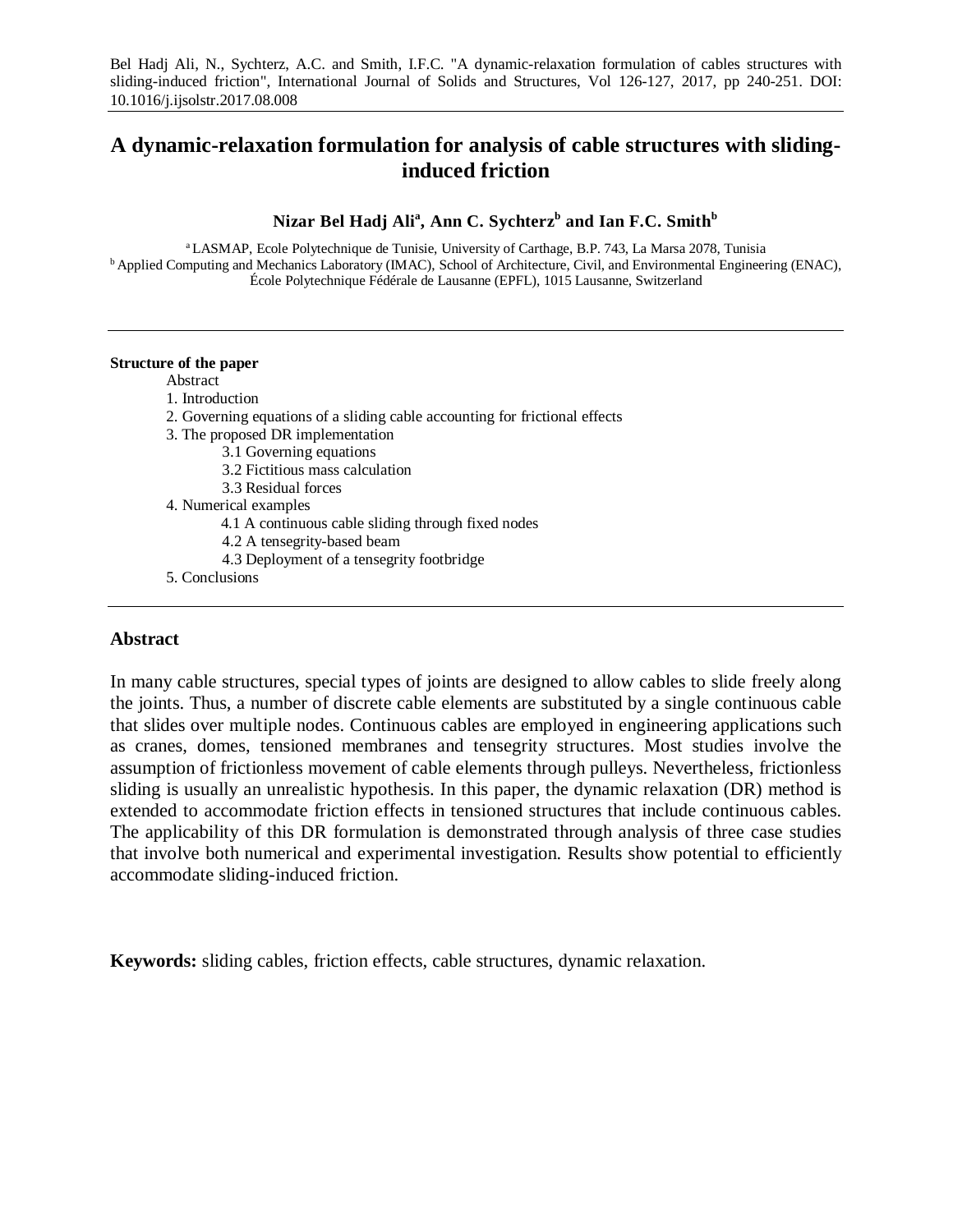### **1. Introduction**

Cables that run continuously through nodes are employed in engineering applications such as domes, cranes, tensioned membranes and tensegrity structures. It is becoming a common practice to group individual cable elements into continuous cables. A single continuous cable moves over multiple nodes through pulleys and sliding contact joints. In cable structures, the tensioning process includes adjustment of cable length in order to establish the required stress state. Such situations demonstrate one of the most important advantages of using continuous cables. Rather than controlling multiple cable elements, connecting cables allows simultaneous control of cable groups using only one control device [\[1\]](#page-30-0). This is also the case for active and deployable structures that are controlled by cable length adjustment [\[2-5\]](#page-30-1).

With regards to structural behavior, using continuous cables may significantly change the structural response of cable structures. A cable sliding over multiple nodes causes changes in the internal force distribution and increases flexibility. This consequently affects static and dynamic behavior. In addition, in actively-controlled structures, using continuous cables inevitably reduces structure controllability since an active continuous cable cannot effectively control all the nodes it passes through.

Finite element (FE) formulations for continuous cable elements were developed for modeling of suspension systems [\[6-9\]](#page-30-2) and fabric structures [\[10\]](#page-30-3). Aufaure [\[6\]](#page-30-2) pioneered the analysis of continuous cables and developed a finite element of cable passing through a pulley. The finite element allowed the cable hanging process to be modeled for multispan electric transmission lines. Pauletti [\[11\]](#page-30-4) extended Aufaure's formulation and presented a geometrically exact formulation of a cable finite element allowing sliding with friction. Kwan and Pellegrino [\[12\]](#page-30-5) proposed a matrix formulation for an active-cable macro-element consisting of two or more straight segments. The authors derived the equilibrium and flexibility matrices of active cable elements and pantographic elements used in deployable structures. Zhou et al [\[13\]](#page-30-6) developed a sliding-cable-element to simulate parachute folding. Chen et al [\[14\]](#page-30-7) presented a formulation of sliding-cable-element with multiple nodes for the analysis of Suspen-Dome structures.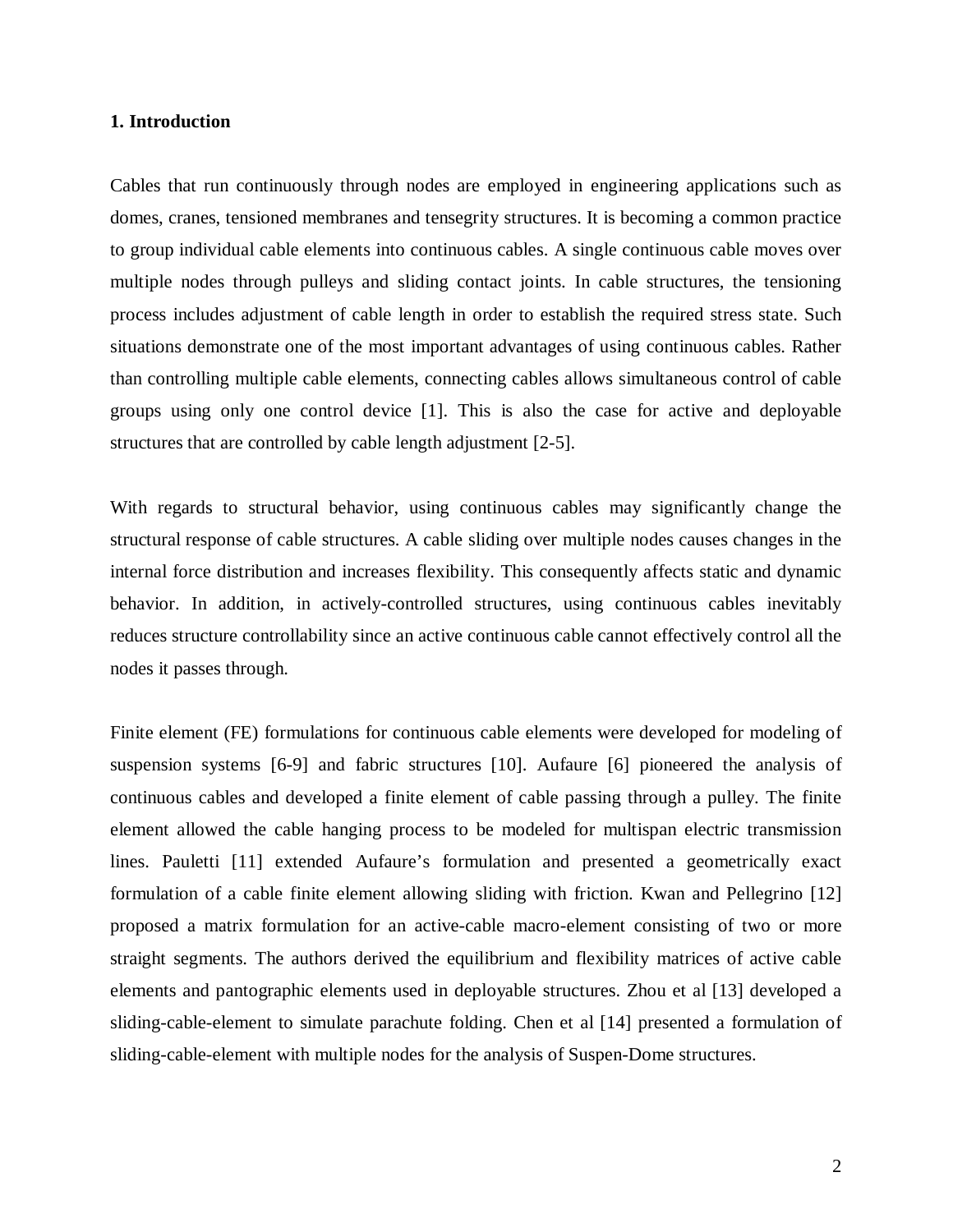Lee et al [\[15\]](#page-30-8) derived the tangent stiffness matrix of a continuous cable including frictional effects. The geometric stiffness of the proposed cable element was not taken into account in the formulation limiting thus its applicability to linear elastic behaving structures [\[16\]](#page-30-9). In the tensegrity-concept research framework, Genovese [\[17\]](#page-30-10) investigated an approach to form-finding and analysis of tensegrity structures with sliding cables (clustered tensegrities). Moored and Bart-Smith [\[18\]](#page-30-11) formulated the potential energy, equilibrium equations and stiffness matrix for tensegrity structures with continuous cables. They proposed the term "*clustered tensegrity"* to denote the particular class of tensegrity structures having continuous cables. Recently, Zhang et al [\[19,](#page-31-0) [20\]](#page-31-1) employed a co-rotational formulation to derive a finite element formulation for nonlinear analysis of clustered tensegrities.

Compared with the direct stiffness-analysis approach, the dynamic relaxation method (DR) is a more time-efficient alternative for the analysis of structural systems with material and geometrical nonlinearities. This method, introduced by Otter [\[21\]](#page-31-2) and Day [\[22\]](#page-31-3) in the mid-1960s, is based on an explicit iterative method for the static solution of structural-mechanics problems [\[7\]](#page-30-12). When the DR method is used, the static case is transformed into a pseudo-dynamic case by introducing fictitious inertia and damping terms in the equation of motion. The DR method traces the motion of each node of a structure until the structure comes to rest in static equilibrium. DR has been used to solve a wide variety of engineering problems [\[23-29\]](#page-31-4). Particularly attractive for tension structures [\[30,](#page-31-5) [31\]](#page-31-6), the DR method has been applied to analysis of cable structures with continuous cables. Bel Hadj Ali et al [\[32\]](#page-31-7) has proposed modifications to the DR method for clustered tensegrity structures. Hincz [\[9\]](#page-30-13) and Pauletti et al [\[8,](#page-30-14) [33\]](#page-31-8) have also investigated DR for nonlinear analysis of arch-supported cable-net structures and membrane structures, respectively.

Most studies of clustered cables involve assumptions of frictionless movement of cable elements through pulleys. However, frictionless movement is an unrealistic hypothesis. This has been shown experimentally [\[34-37\]](#page-31-9).

Liu et al [\[34\]](#page-31-9) experimentally studied pre-stressing of "suspen-dome" structures. Experimental tests performed on a 10.8m span scaled-dome-prototype revealed that the friction coefficient at sliding nodes varies between 0.1 and 0.5 depending on material properties and stress level in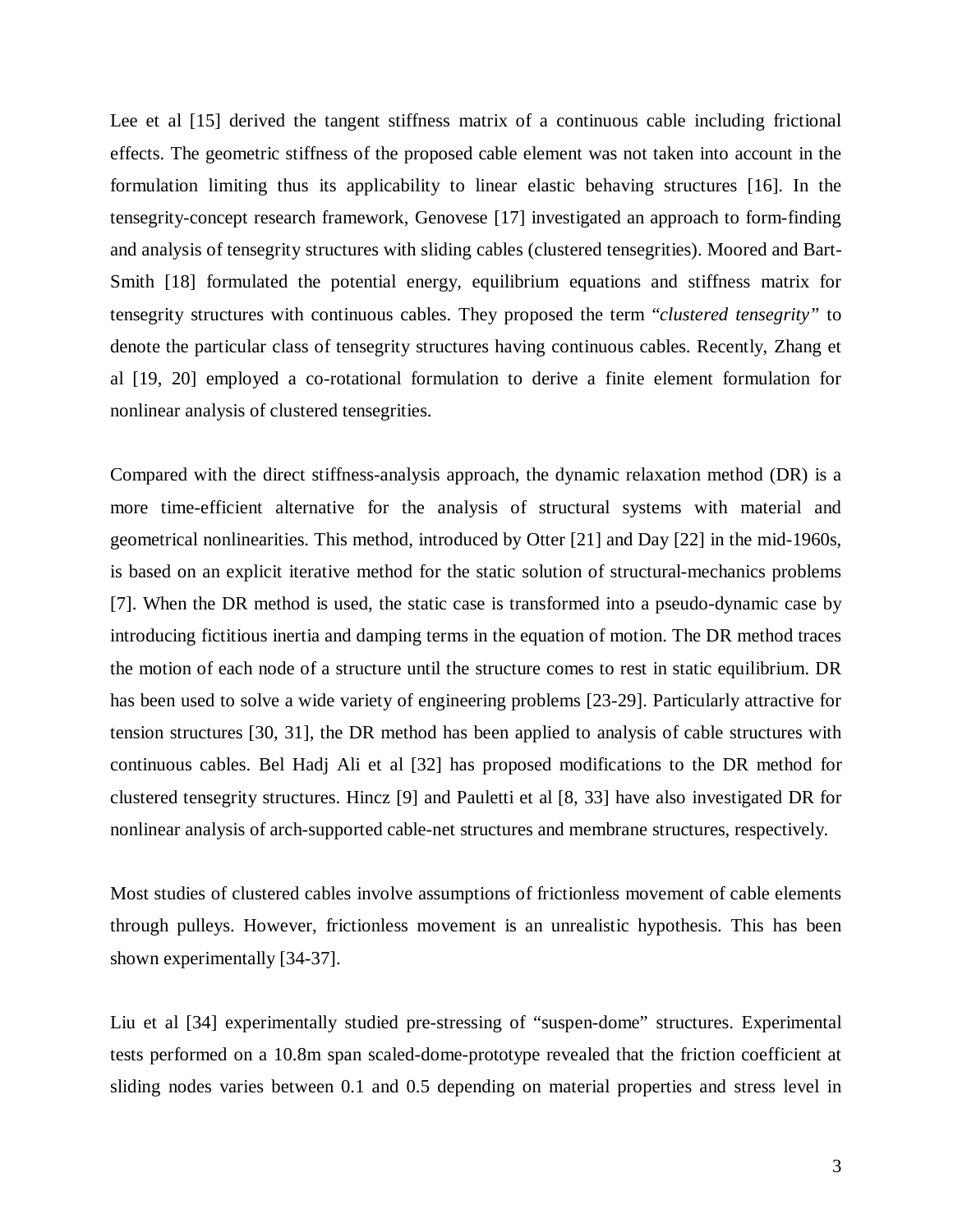cable elements. Results also showed that axial force deviations from values determined assuming no friction exceeded 30% for some cables. Recent studies related to sliding cables by Veuve et al. [\[35,](#page-31-10) [36\]](#page-31-11) involved deployment of a tensegrity footbridge that was studied numerically and experimentally. Additional investigation by Sychterz and Smith [\[37\]](#page-31-12) showed that the structural behavior cannot be modelled satisfactorily using the assumption of friction-free cables sliding across joints.

In this paper, the DR method is adapted for the analysis of cable structures with sliding-induced friction. Section 2 contains a presentation of the governing equations of a sliding cable accounting for frictional effects. The subsequent section introduces the proposed analysis formulation based on the dynamic relaxation method. Basic DR steps, determination of residual forces and masses as well as the damping strategy are described. Case studies are presented in Section 4. In the first case study, the new algorithm is validated by simulating a continuous cable sliding through multiple nodes. Results are compared with those obtained employing existing FEbased methodologies to show the effectiveness of the DR formulation. In the second case study, load response and actuation of an active tensegrity beam are investigated. The third case study is concerned with the deployment analysis of a tensegrity-based footbridge. Numerical and experimental results are compared and discussed.

# **2. Governing equations of a sliding cable accounting for frictional effects**

Consider the two-element structure shown in Fig.  $1(a)$ . The unconstrained reference node 2 is connected to nodes 1 and node 3 by one sliding/clustered cable composed of two sub-elements, *e1* and *e2*. The sliding cable runs over a small pulley at node 2.

The characteristics of the continuous cable can be easily written in terms of the characteristics of the two cable sub-elements. The continuous cable length, *l*, is the sum of sub-elements element lengths (Eq.1), where subscript 1 and 2 denote sub-elements numbers.

$$
l = l_1 + l_2 \tag{1}
$$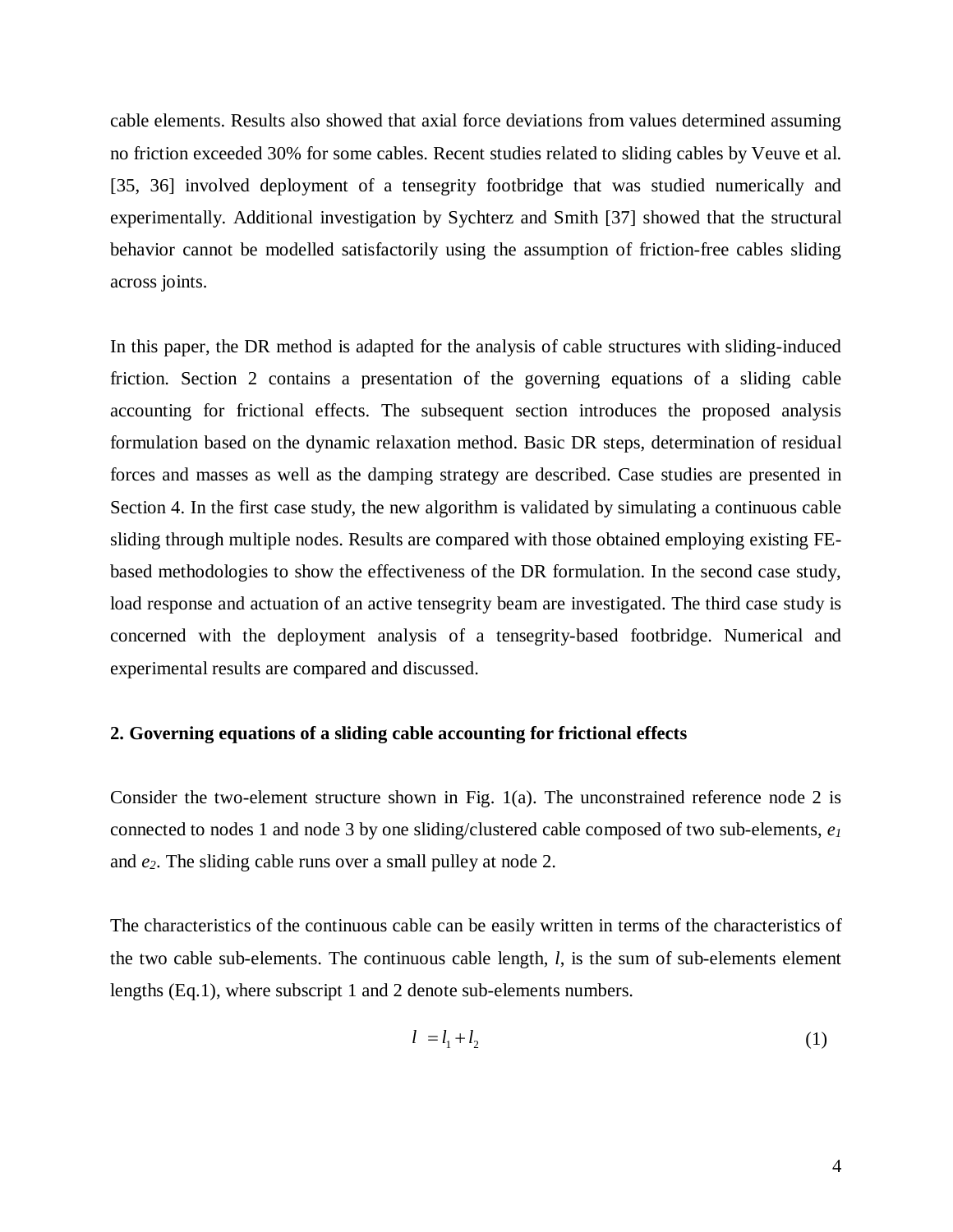Equivalently, the non-loaded length, *l0*, of the continuous cable may be defined in the same way (Eq.2).

$$
l_0 = l_{0,1} + l_{0,2} \tag{2}
$$

With the assumption that the cable slides over node 2 with no friction, the continuous cable can be assumed as a string of cable sub-elements all carrying the same tensile force *t*. The axial force in the continuous cable is thus given by Eq.3 where *E* is Young's modulus of elasticity and *A* is the cross section area of the cable.

$$
t_1 = t_2 = t = EA \frac{l - l_0}{l_0}
$$
\n(3)

The sliding length at node 2, denoted  $s_2$  (Fig. 1(a)), represents the length of cable portion that was exchanged between the two sub-elements. Assuming frictionless sliding, the sliding length  $s_2$  is not explicitly taken into account in the governing equation of the continuous cable (Eq.3).

The nodes of the clustered cable have position vectors,  $\mathbf{x}_1$ ,  $\mathbf{x}_2$  and  $\mathbf{x}_3$ , relative to some reference. Unit vectors,  $c_1$  and  $c_2$  define the direction of each of the two cable sub-elements (Eq.4).

$$
\mathbf{c}_1 = (\mathbf{x}_2 - \mathbf{x}_1)/l_1 \quad ; \quad \mathbf{c}_2 = (\mathbf{x}_3 - \mathbf{x}_2)/l_2 \tag{4}
$$

For cable sub-element  $e_1$ , nodal force vectors  $\mathbf{F}_1$  and  $\mathbf{F}_{21}$ , illustrated in Fig. 1(b), are in equilibrium with internal tension in the cable (Eq.5).

$$
\mathbf{F}_1 = -\mathbf{c}_1 t
$$
  
\n
$$
\mathbf{F}_{21} = \mathbf{c}_1 t
$$
 (5)

Equivalently, for sub-element  $e_2$ , nodal forces  $\mathbf{F}_{22}$  and  $\mathbf{F}_3$  are related to the internal tension in the cable through Eq.6.

$$
\mathbf{F}_{22} = -\mathbf{c}_2 t
$$
  

$$
\mathbf{F}_3 = \mathbf{c}_2 t
$$
 (6)

Equilibrium equations of the structure can be written in terms of a unique axial internal force, *t*, in the cable. Combining Eq. 5 and Eq.6, equilibrium equations at nodes 1, 2 and 3 are presented in Eq.7.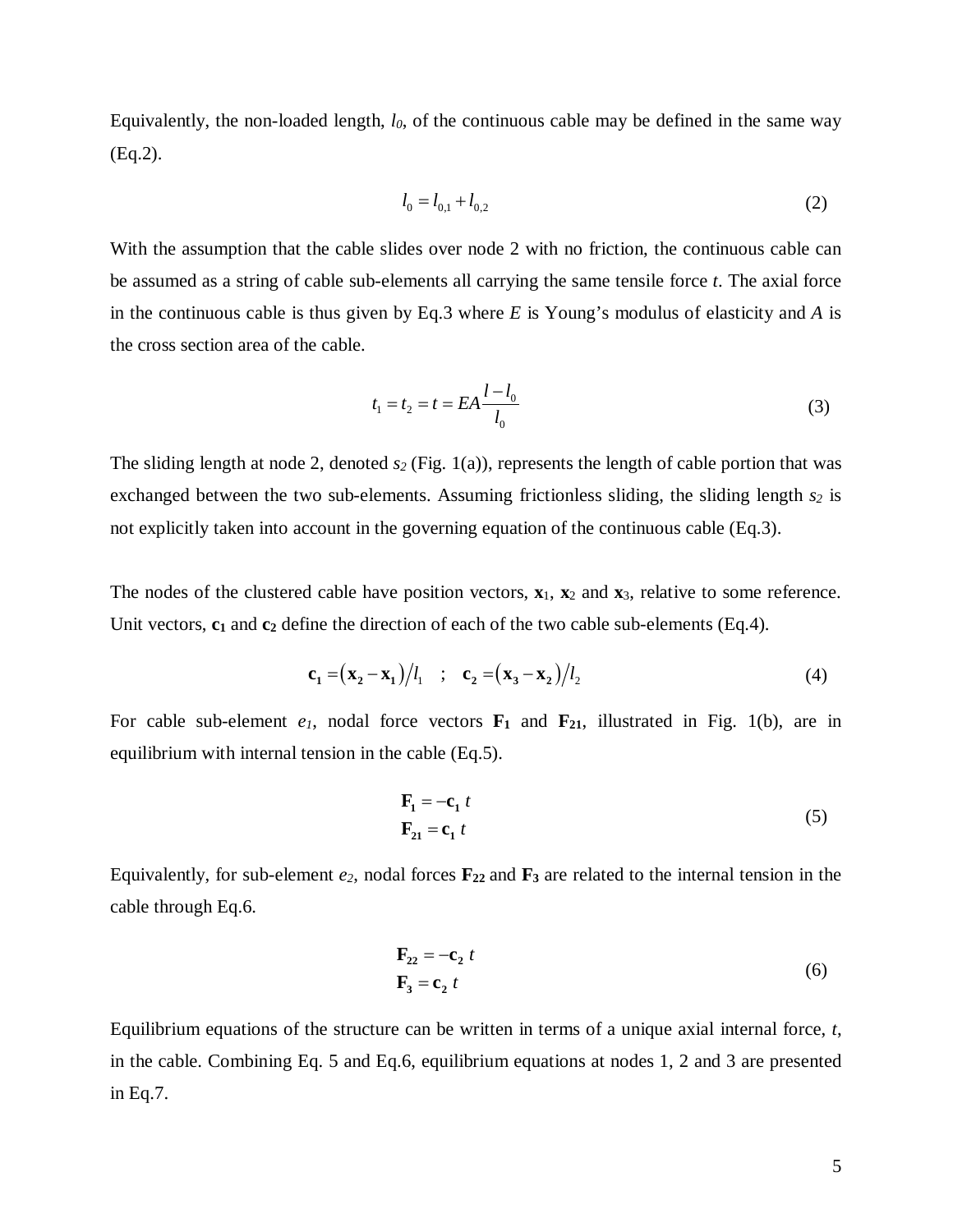$$
\mathbf{F}_1 = -\mathbf{c}_1 t
$$
  
\n
$$
\mathbf{F}_2 = \mathbf{F}_{21} + \mathbf{F}_{22} = (\mathbf{c}_1 - \mathbf{c}_2)t
$$
  
\n
$$
\mathbf{F}_3 = \mathbf{c}_2 t
$$
 (7)

Based on the governing equations expressed in Eq.7, a continuous cable can be easily incorporated into structural analysis such as DR [\[32\]](#page-31-7). The component equilibrium expressions could also be differentiated with respect to node coordinates in order to find the tangent stiffness matrix of the sliding cable [\[18,](#page-30-11) [19\]](#page-31-0) .



*Figure 1.* (a) A two element clustered cable, (b) Forces acting on cable nodes.

As mentioned earlier, ignoring friction effects at sliding nodes results in substantial model inaccuracy which cannot be neglected. For accurate modeling of sliding cable behavior, friction at sliding nodes must be taken into account

Consider the structure shown in Fig. 1(a). At node 2, suppose that friction exists at the contact area between the sliding cable and the pulley. Friction at this node resists relative motion between the two cable sub-elements. When resistance due to friction at this node is low, cable sliding is possible. When friction lock arises and the frictional resistance at contact area is great enough to hinder the cable from sliding, the internal forces at two sub-elements of the continuous cable can be expressed as:

$$
t_1 = EA \frac{l_1 - \overline{l}_{0,1}}{\overline{l}_{0,1}} \quad ; \quad \overline{l}_{0,1} = l_{0,1} - s_2
$$
  

$$
t_2 = EA \frac{l_2 - \overline{l}_{0,2}}{\overline{l}_{0,2}} \quad ; \quad \overline{l}_{0,2} = l_{0,2} + s_2
$$
 (8)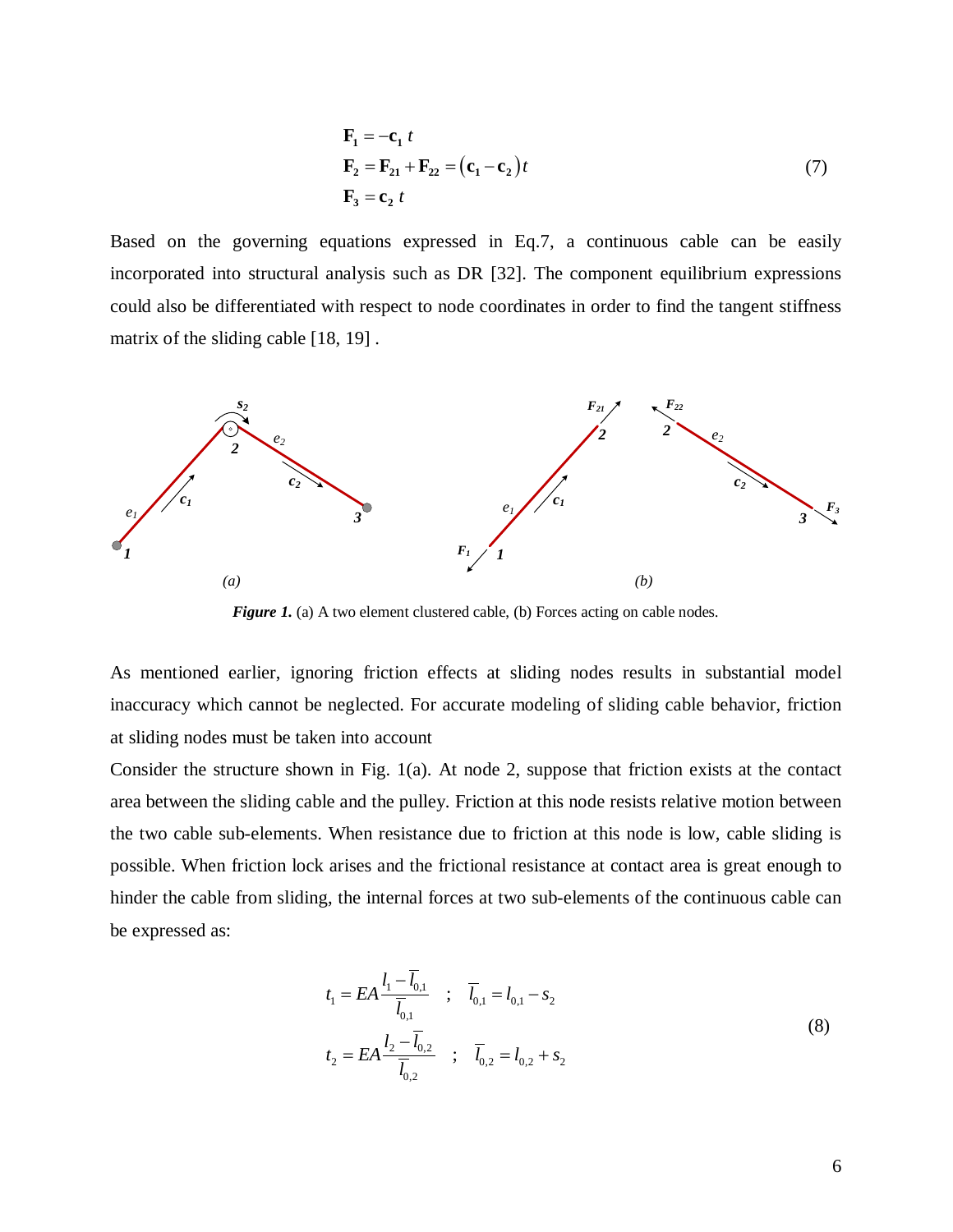In this situation, the sliding magnitude at node 2, *s2*, changes the non-loaded lengths of the two sub-elements  $(\bar{l}_{0,1}$  and  $\bar{l}_{0,2}$ ). In the absence of friction, modification of sub-element non-loaded lengths does not affect the distribution of axial forces since only the non-loaded length of the entire cable is considered. However, this is not the case for frictional sliding. To model static the behavior of a continuous cable, the sliding length needs to be included with the nodal displacements.

Equilibrium at nodes 1, 2 and 3 can be written in terms of the sub-element tension,  $t_1$  and  $t_2$ , in component form:

$$
\mathbf{F}_1 = -\mathbf{c}_1 t_1
$$
  
\n
$$
\mathbf{F}_2 = \mathbf{c}_1 t_1 - \mathbf{c}_2 t_2
$$
  
\n
$$
\mathbf{F}_3 = \mathbf{c}_2 t_2
$$
 (9)

The system of equilibrium equations (Eq.9) is no longer sufficient for the analysis of the continuous cable while taking into account the frictional effects. Considering force equilibiurm in three dimensions for the simple structure shown in Fig. 1, there are ten unknowns (the sliding length,  $s_2$ , and the nine nodal displacements) but only nine equations. The additional equation is obtained through the relation between the tension forces around the sliding node.

Consider the two forces at pulley edges at node 2 in Fig.  $2(a)$ . These forces result from axial forces in the two cable sub-elements arriving at the pulley. Eq.10 expresses the relationship between forces at both sides of sliding node [13]:

$$
t_2 = \alpha t_1 \tag{10}
$$

Eq.10 is known as capstan equation. It describes the relationship between the hold force and the pull force at the two ends of the sliding surface at the instant of impending slip [\[38\]](#page-31-13). The force ratio  $\alpha$  in Eq.10 is given by:

$$
\alpha = e^{\operatorname{sign}(s_2)\mu\theta} \tag{11}
$$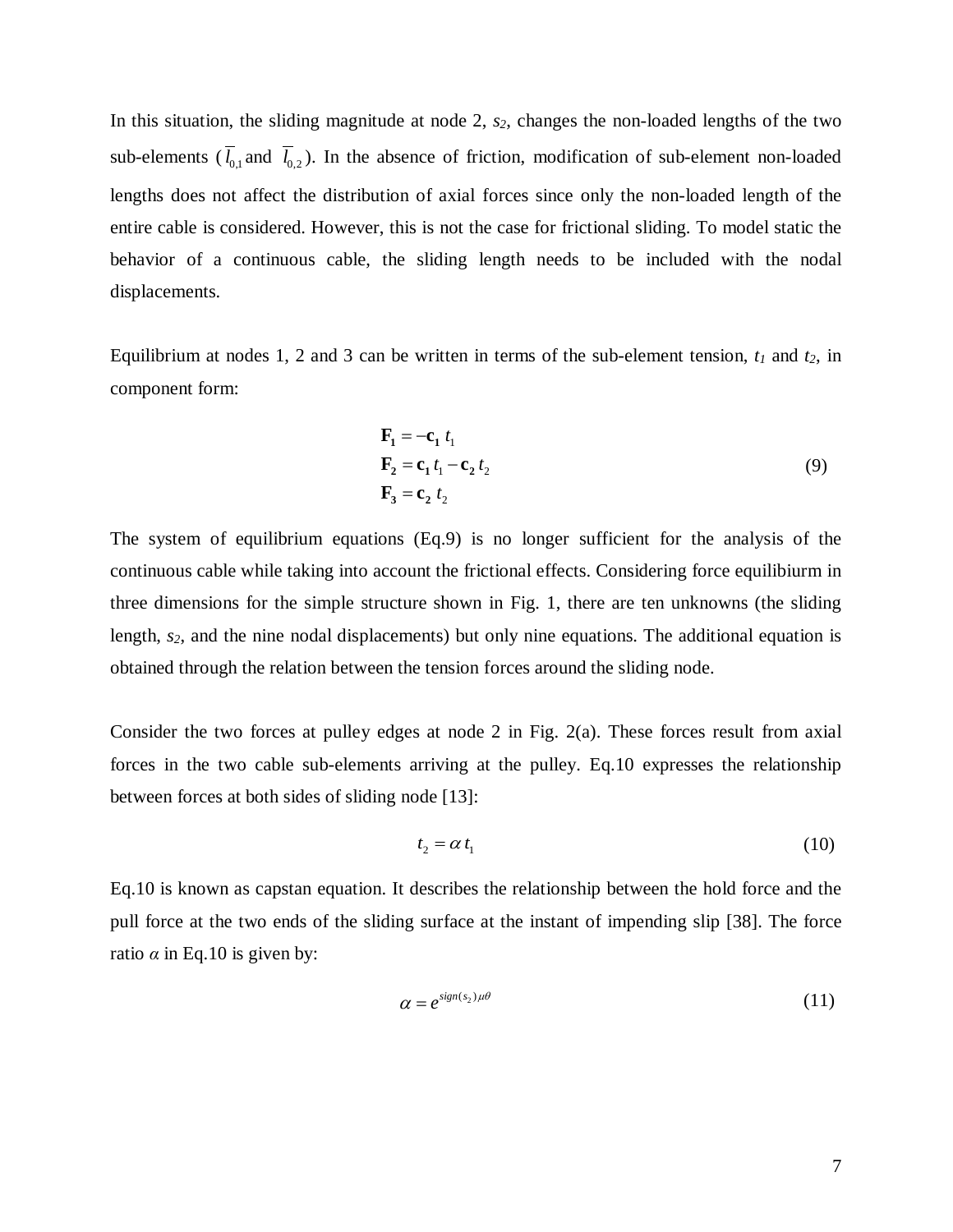The force ratio is a function of the angle of contact,  $\theta$ , defined in Fig. 2(b) and the coefficient of friction,  $\mu$ , between the pulley and the cable. The ratio between the tension forces,  $t_1$  and  $t_2$ , depends also on the sliding direction i.e. *sign(s2*) in Fig 2 (a).



*Figure 2.* (a) cable-induced forces acting on a pulley; (b) contact angle.

Substituting Eq. 11 in  $t_1$  and  $t_2$  (Eq.8), an equivalent force relation at the sliding node (Eq.10) is written in terms of sliding length,  $s_2$ , as follows:

$$
\frac{l_2 - l_{0,2} - s_2}{l_{0,2} + s_2} = \alpha \frac{l_1 - l_{0,1} + s_2}{l_{0,1} - s_2}
$$
\n(12)

Eq.12 is nonlinear in  $s_2$  and for a defined geometric configuration (defined nodal coordinates and element lengths) it can be solved iteratively.

Additional equations similar to Eq.12 can be written for nodes 1 and node 3 if these nodes allow cable sliding. This is typically the case for a continuous cable sliding over multiple nodes. For example, consider the continuous cable of Fig. 3.



*Figure 3.* A clustered cable sliding over three pulleys.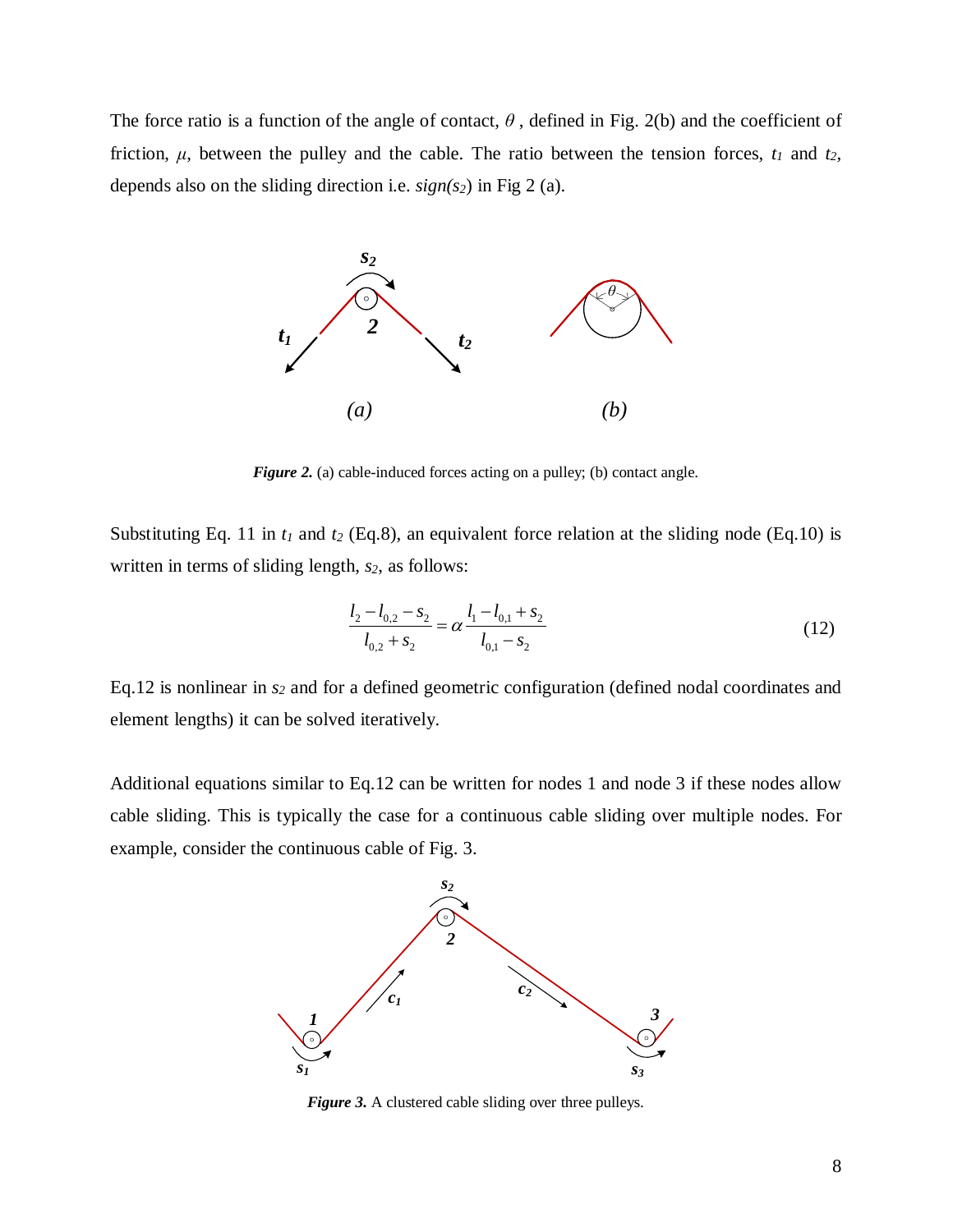When the clustered cable slides over the pulleys at nodes 1, 2 and 3 by sliding lengths,  $s_1$ ,  $s_2$  and *s3*, internal forces at two sub-elements of the clustered cable are expressed as:

$$
t_1 = EA \frac{l_1 - \overline{l}_{0,1}}{\overline{l}_{0,1}} \quad ; \quad \overline{l}_{0,1} = l_{0,1} + (s_1 - s_2)
$$
  

$$
t_2 = EA \frac{l_2 - \overline{l}_{0,2}}{\overline{l}_{0,2}} \quad ; \quad \overline{l}_{0,2} = l_{0,2} + (s_2 - s_3)
$$
 (13)

Combining equations related to sliding nodes, the obtained system of nonlinear equations can be solved iteratively to yield values of sliding lengths *s1*, *s2* and *s3*. A new formulation of DR including sliding-lengths determination is described in the next section. This extends DR to accommodate friction effects in tensioned structures including continuous cables.

# **3. The proposed DR implementation**

The static solution of both linear and non linear structures subject to load may be regarded as the limiting equilibrium state of damped structural vibrations. A static analysis case can be transformed into a pseudo-dynamic analysis case by introducing fictitious inertia and damping terms transforming a static equilibrium equation into an augmented equation of motion. The aim is to solve the augmented equation of motion using an explicit finite difference discretization. DR traces the motion of each node of an artificially damped structure until it comes to rest in a static equilibrium state. A key feature of the method is that mass and damping parameters do not need to be representative of the physical problem. Instead, damping, mass and time increments are chosen to obtain the fastest convergence to equilibrium. Theoretically, the convergence rate can be characterized in terms of the spectral radius of the iterative error equation [\[7\]](#page-30-12). Papadrakakis [\[39\]](#page-32-0) carried out an error analysis and suggested an automatic procedure for the selection of DR parameters ensuring optimum convergence. The determination of optimal DR parameters has also been the subject of intensive research work [\[40-42\]](#page-32-1).

Before presenting the new formulation of DR, an overview of the governing equations of this method is given to provide the necessary background.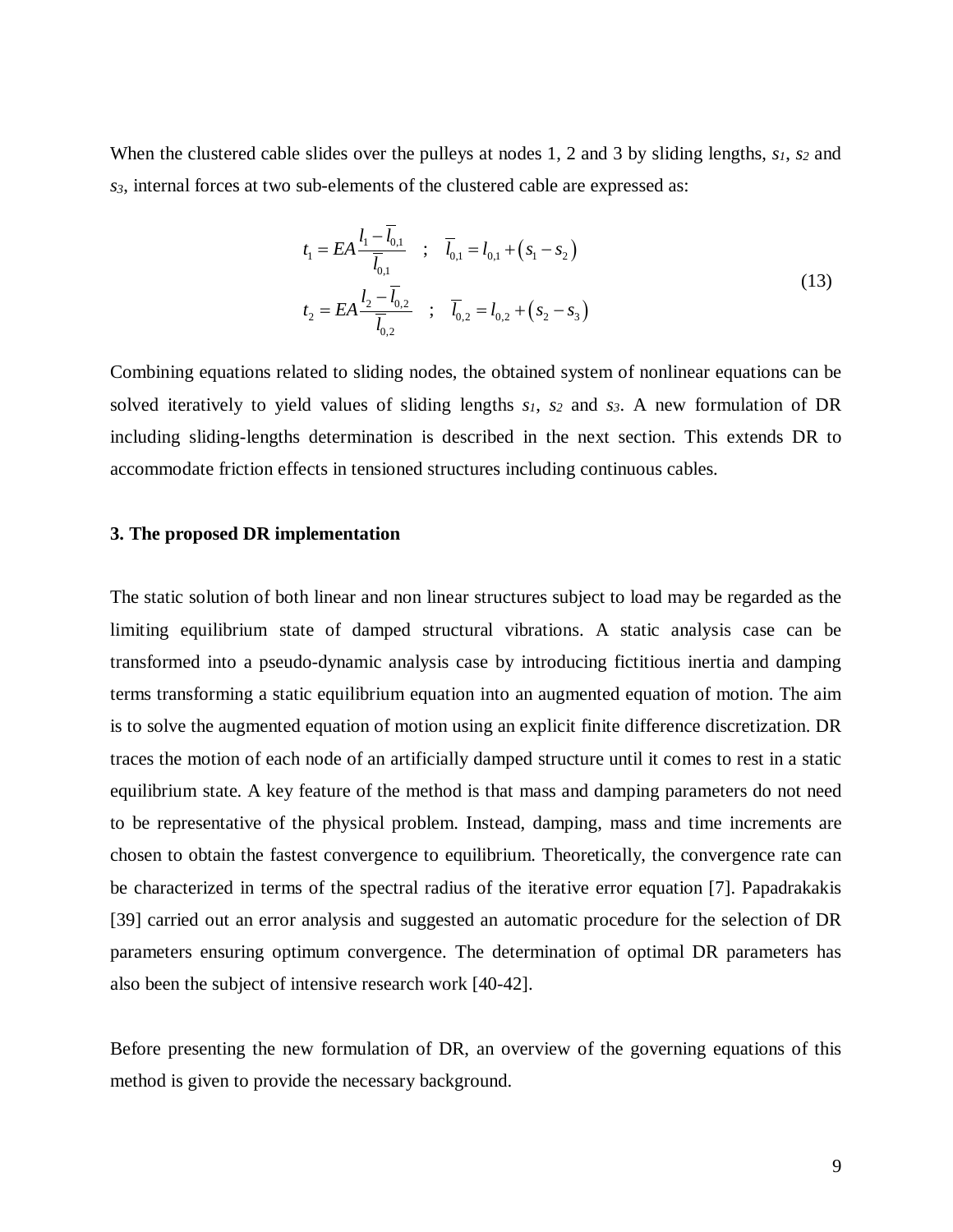### *3.1 Governing equations*

The DR method follows from augmenting static equilibrium equations (Eq.14) by including inertial and damping terms (Eq.15):

$$
\mathbf{f}_{int}(\mathbf{u}) = \mathbf{f}_{ext} \tag{14}
$$

$$
\left\{ \mathbf{M}\dot{\mathbf{v}} + \mathbf{C}\mathbf{v} \right\} + \mathbf{f}_{int}(\mathbf{u}) = \mathbf{f}_{ext}
$$
 (15)

In Eq.14 and Eq.15, **u** and **v** are vectors of nodal displacements and velocities, **M** and **C** are mass and damping matrices, **f***int* is the vector of internal forces and **f***ext* is the vector of external forces. Introducing the residual force vector **r** as the difference between external and internal forces at any time *t*, Eq.15 can be written as Eq.16.

$$
\mathbf{M}\,\dot{\mathbf{v}}^t + \mathbf{C}\,\mathbf{v}^t = \mathbf{r}^t \tag{16}
$$

Due to damping, nodal velocity and acceleration values decay to zero as the solution is approached. The transient response is attenuated leaving the steady state solution for the applied load. Static equilibrium is thus attained when the out-of-balance or residual forces converge to zero.

Using central differences, Eq.16 is discretized in time. Approximations for temporal derivatives are given by:

$$
\mathbf{v}^{t} = \frac{1}{2} \left( \mathbf{v}^{t + \Delta t/2} + \mathbf{v}^{t - \Delta t/2} \right), \quad \dot{\mathbf{v}}^{t} = \frac{1}{\Delta t} \left( \mathbf{v}^{t + \Delta t/2} - \mathbf{v}^{t - \Delta t/2} \right)
$$
(17)

Using these approximations, Eq.16 can be re-arranged to give the recurrence equations for nodal velocities:

$$
\mathbf{v}^{t+\Delta t/2} = \left[\frac{1}{\Delta t}\mathbf{M} + \frac{1}{2}\mathbf{C}\right]^{-1} \left[\frac{1}{\Delta t}\mathbf{M} - \frac{1}{2}\mathbf{C}\right] \mathbf{v}^{t-\Delta t/2} + \left[\frac{1}{\Delta t}\mathbf{M} + \frac{1}{2}\mathbf{C}\right]^{-1} \mathbf{r}^t
$$
(18)

The velocities are then used to predict displacements at time  $(t + \Delta t)$ :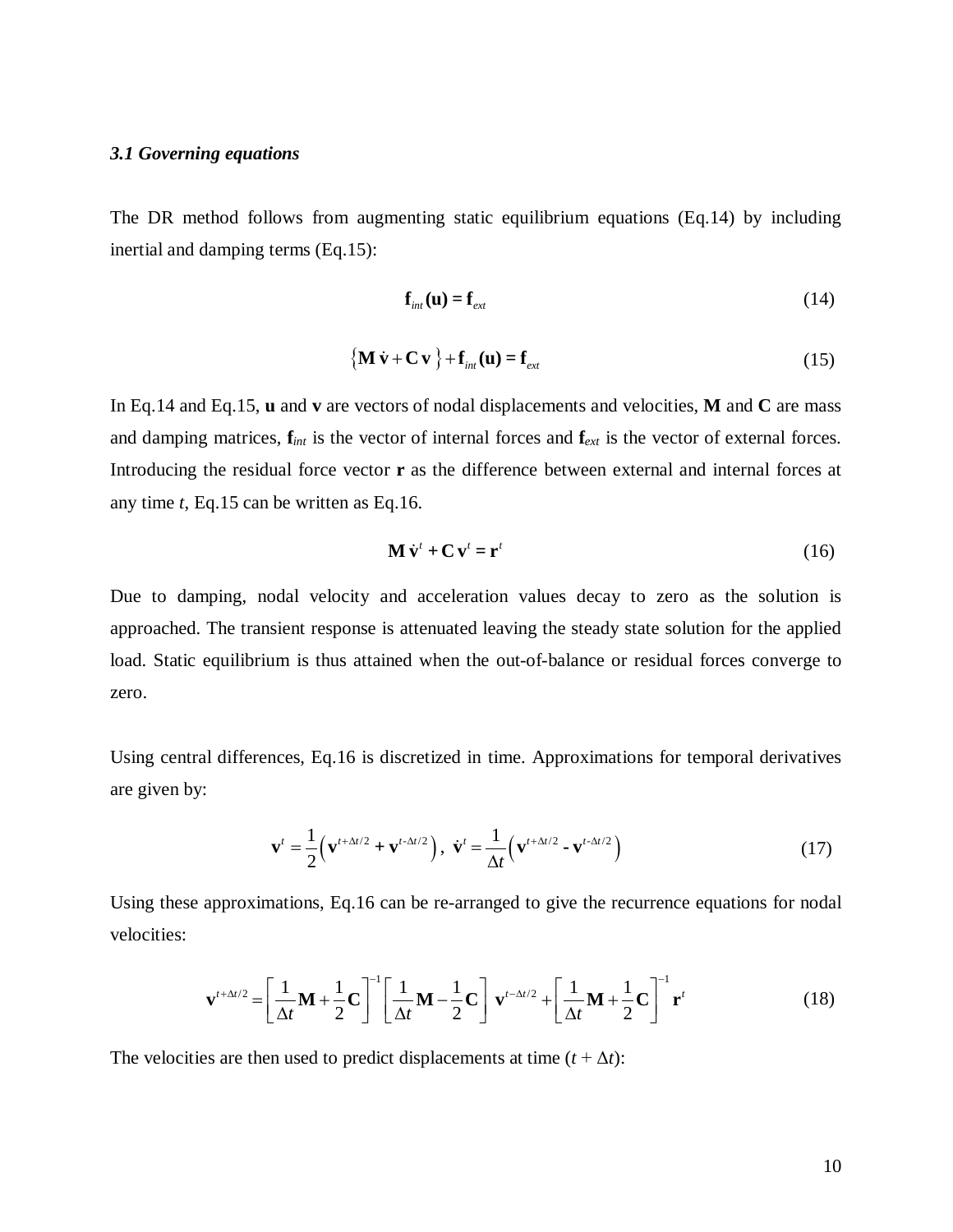$$
\mathbf{u}^{t+\Delta t} = \mathbf{u}^t + \Delta t \ \mathbf{v}^{t+\Delta t/2} \tag{19}
$$

The iterative process of DR method consists of a repetitive use of Eq.18 and Eq.19. The process continues until the residual forces converge to zero. In the classic formulation for DR, mass and damping parameters have to be chosen to ensure that the recurrence procedure converge to static equilibrium [\[7,](#page-30-12) [43,](#page-32-2) [44\]](#page-32-3). Generally, a diagonal mass matrix and a mass-proportional damping matrix are used. An efficient alternative is the use of kinetic damping [\[31,](#page-31-6) [39,](#page-32-0) [45\]](#page-32-4). When kinetic damping is employed, viscous damping coefficients in Eq.18 are no longer needed and the recurrence equation for nodal velocities reduces to Eq.20:

$$
\mathbf{v}^{t+\Delta t/2} = \mathbf{v}^{t-\Delta t/2} + \Delta t \mathbf{M}^{-1} \mathbf{r}^t
$$
 (20)

As DR iterations proceeds, kinetic energy of the structure is calculated. When a kinetic energy peak is detected, all nodal velocities are set to zero and the current coordinates are taken as initial values for the next iteration. The analysis progressively eliminates the kinetic energy from various modes of vibration until of convergence. Kinetic damping eliminates the need to compute optimized viscous-damping coefficients and offers a substantial reduction in the number of iterations [\[46\]](#page-32-5). Furthermore, this strategy efficiently accommodates geometrical inaccuracies and stiffness modifications [\[28\]](#page-31-14).

# *3.2 Fictitious mass calculation*

The mass matrix is built to improve the kinetic damping while keeping numerical stability. It is commonly chosen as a stiffness-proportional diagonal matrix [\[47\]](#page-32-6). Based on these assumptions, Underwood [\[7\]](#page-30-12) proposed the use of the circle theorem of Gerschgörin which permits to obtain upper bounds to the eigenvalues of the recurrence matrix  $(M^{-1}K)$ . For a defined time step, this theorem gives the following general expression that must be satisfied for mass terms in order to guarantee the stability of the iterations.

$$
M_i \ge \frac{1}{4} \Delta t^2 \sum_j \left| k_{i,j} \right| \tag{21}
$$

In Eq.21, *ki,j* are the elements of the tangent stiffness matrix.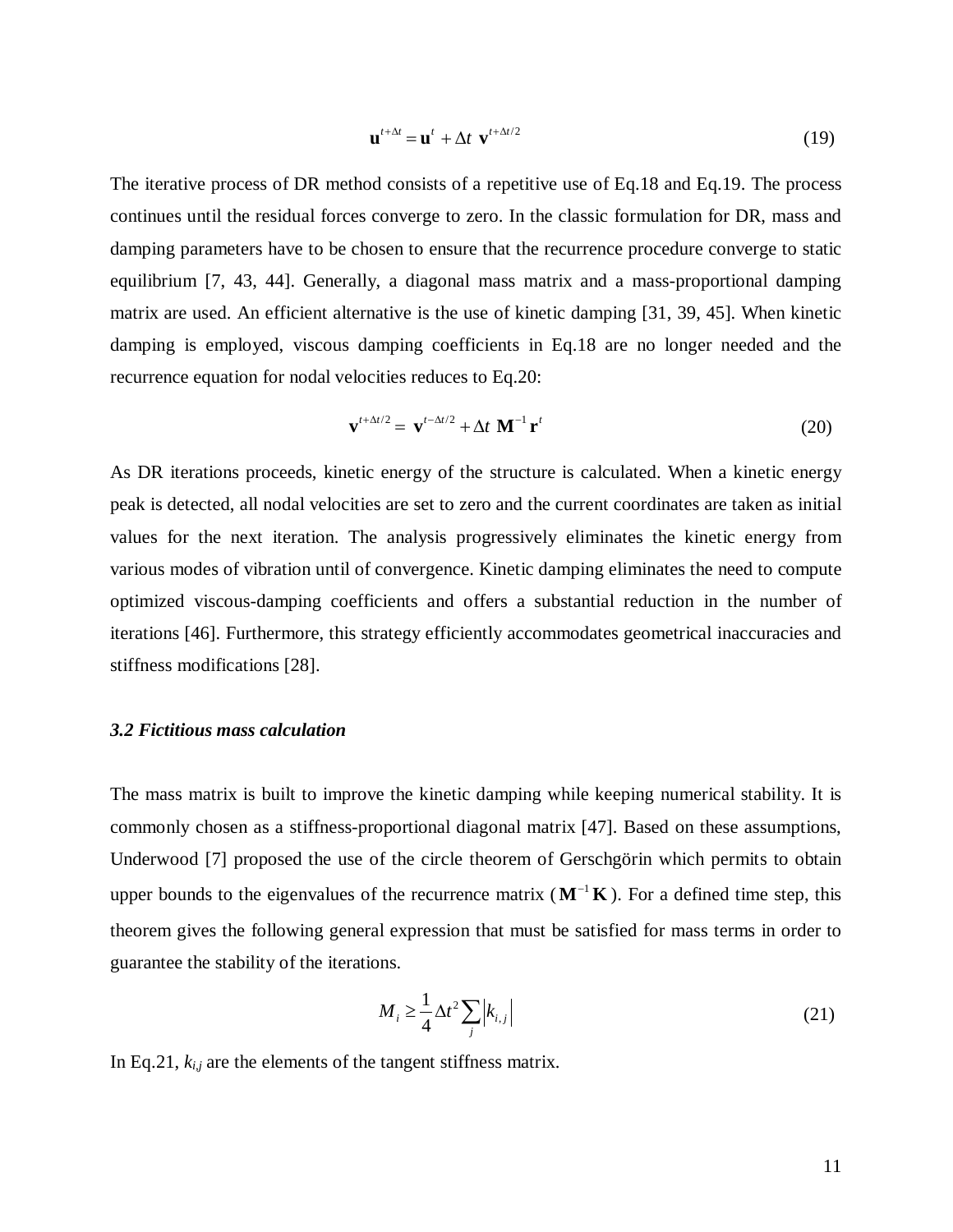According to Barnes [\[31\]](#page-31-6), the mass at any node *i* should be set to comply with Eq.22 in order to guarantee the stability of the iterations for an arbitrarily chosen value of the time increment Δ*t.* The stiffness term,  $k_{i,x}$ , is calculated for each node *i* and for each direction *x* by the summation of contributions from all members meeting at the node.

$$
M_{i,x} = \left(\frac{\Delta t}{0.5}\right)^2 \frac{k_{i,x}}{2} \tag{22}
$$

The latter formulation proposed by Barnes [\[31\]](#page-31-6) is used in this work. A thorough description of the DR algorithm is given in [\[32\]](#page-31-7).

# *3.2 Residual forces*

The modification introduced to DR is concerned with the calculation of the residual forces. Since sliding-induced friction directly affects the distribution of internal forces in continuous cables, residual forces are affected.



*Figure 4.* A generic clustered cable with multiple sliding nodes.

At each time step *t*, Eq.19 is used to determine current node coordinates. The updated memberlength vector follows immediately and for each continuous cable, sub-element current lengths are determined. A system of nonlinear equations relating sliding lengths to current sub-element lengths is thus formulated. Each equation in the system explicitly represents the relation between axial forces at both sides of a sliding node. Consider the generic sliding node *i* in Fig. 4, the equation relating tension forces  $t_i$  and  $t_{i+1}$  is: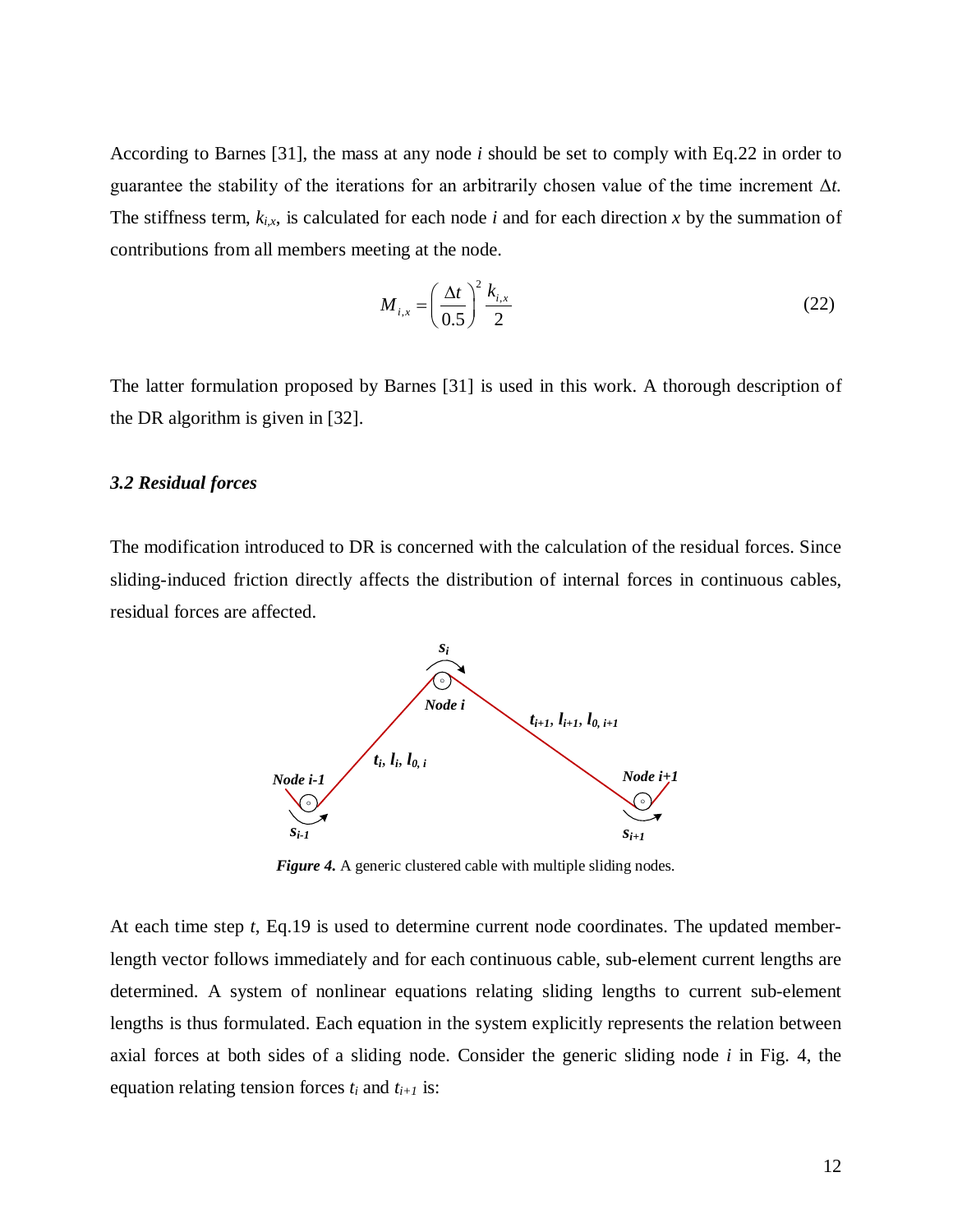$$
\frac{l_{i+1} - l_{0,i+1} - s_i + s_{i+1}}{l_{0,i+1} + s_i - s_{i+1}} = \exp\left(sign(s_i) \mu \theta\right) \frac{l_i - l_{0,i} - s_{i-1} + s_i}{l_{0,i} + s_{i-1} - s_i}
$$
(23)

The force ratio, *αi*, is calculated for each sliding node based on the updated geometry of the structure. A trust-region algorithm is employed to solve the obtained system of nonlinear equations [\[48\]](#page-32-7). Once sliding lengths are determined, the internal forces at all cable sub-elements are thus calculated based on Eq.13. This is repeated for all continuous cables. For all other members of the structure (struts and discontinuous cables) the internal forces are calculated based on the current geometry.

Once the vector of internal forces in the structure is determined, residual forces can be calculated. For any node *i*, the residual force in *x-*direction *ri,x* is the sum of the external force f*ext,i,x* and the *x*component of the resultant force induced by the contributions of the *N* members meeting at node *i*.

$$
R_{i,x}^t = f_{ext,i,x} + \sum_{m=1}^N \frac{t_m^t}{l_m^t} \left( x_{j,m}^t - x_{i,m}^t \right)
$$
 (24)

Eq.24 gives the expression of the *x*-component of the residual force at node *i* where  $t_m^t$  and  $l_m^t$  are tension and length of member *m* connecting node *i* to node *j.* Similar equations may be written for the *y* and *z* coordinate directions. The procedure for residual force calculation is listed in Table 1.

**Table 1**: Algorithm for residual force calculation

| I. Inputs                     | At any time step, t:                                                                            |  |  |  |
|-------------------------------|-------------------------------------------------------------------------------------------------|--|--|--|
|                               | Updated nodal coordinates                                                                       |  |  |  |
|                               | Element properties: Young modulus, $E_m$ ; cross-section area, $A_m$ and rest-length, $I_{0,m}$ |  |  |  |
| II. For each continuous cable |                                                                                                 |  |  |  |
|                               | (1) Calculation of element length for all members, $l_m^r$                                      |  |  |  |
|                               | $(2)$ For each sliding node <i>i</i> :                                                          |  |  |  |
|                               | - Calculate the ratio $\alpha_i$ based on current geometry                                      |  |  |  |
|                               | - Establish $i^{th}$ sliding equation based on Eq.21                                            |  |  |  |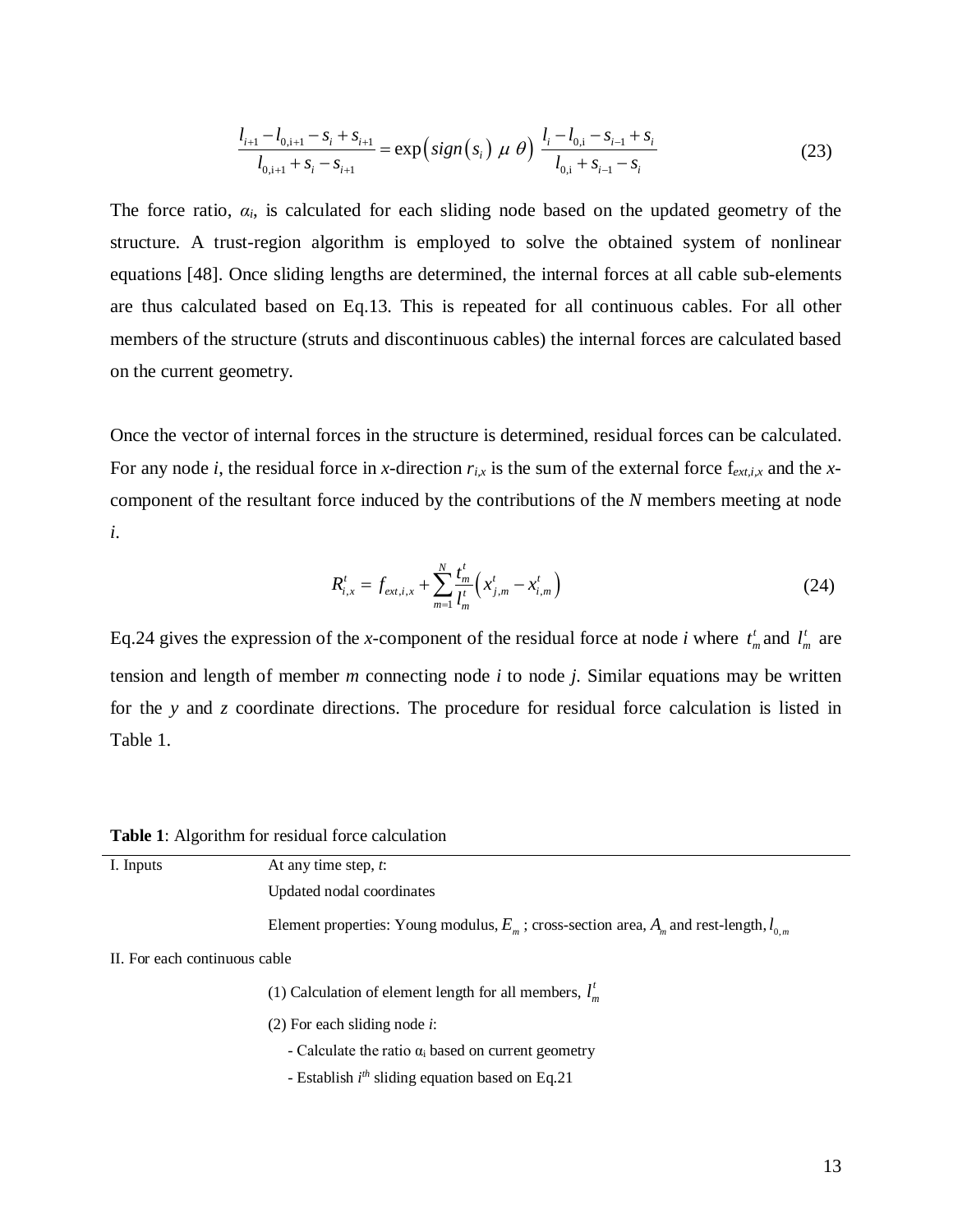(3) Iteratively solve the system of equations to obtain sliding lengths

(4) Calculation of sub-element internal forces based on Eq.13

III. For all other members (non continuous cables and bars)

(5) Calculation of internal forces

$$
t_m^t = \frac{E_m A_m}{l_{0,m}} \Big( l_m^t - l_{0,m} \Big)
$$

IV. Test cable slackness and evaluate residual forces

(6) If (cable element and compression force):  $t_m = 0$ 

(7) Calculation of residual force based on Eq.22

(8) Reset the residuals of all fixed or partially constrained nodes to zero

#### **4. Numerical examples**

In this section, three case studies are presented and discussed in order to show the efficiency of the DR extended-formulation in predicting the response of tensioned cable structures with sliding-induced friction. The efficiency of the new DR-formulation is first demonstrated through analysis of a continuous cable sliding through fixed nodes. This configuration is reported in the literature, thereby allowing a comparison of analysis results. In the second case study, loadresponse and actuation of a tensegrity beam are numerically simulated. The third case study is concerned with the deployment of a tensegrity-based footbridge where simulation results are compared with experimental findings.

# *4.1 A continuous cable sliding through fixed nodes*

The performance of the friction-based DR formulation is demonstrated using an example of a continuous cable originally presented by Ju and Choo [\[16\]](#page-30-9). The example consists on static analysis of a continuous cable sliding through two nodes, as shown in Fig. 5. Ju and Choo [\[16\]](#page-30-9) has employed a FE formulation for a cable passing over multiple pulleys taking into account friction effects.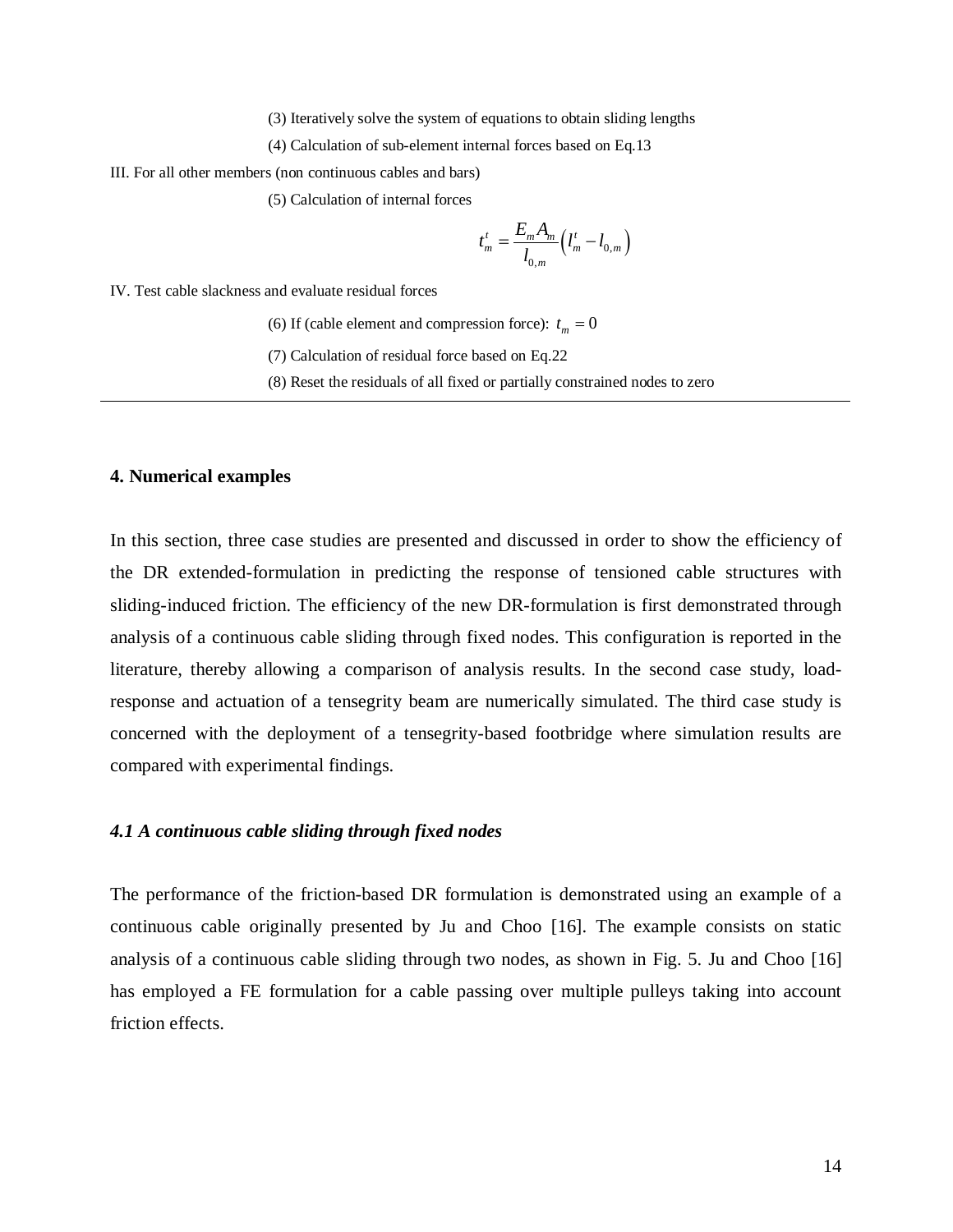The continuous cable system displayed in Fig. 5 is fixed at node 1 and slides at fixed node 2 and node 3. The cable is assumed linear elastic, weightless and undamped. It has a total length of 240 cm and a cross section area of 0.6 cm². It is made of stainless-steel with a Young modulus of 11500 kN/cm2 . The cable is divided into three sub-elements: *L1*, *L2* and *L3* having 100 cm, 40 cm and 100 cm length. A pulling force, P=30 kN, is applied at the end of the cable (node 4). A friction coefficient  $\mu$ =0.1 is considered and the contact angle,  $\theta$ , is equal to  $\pi/2$  at node 2 and  $\pi/4$ at node 3.



*Figure 5.* A continuous cable sliding through two fixed nodes (taken from Ju and Choo [\[16\]](#page-30-9)).

The structure is studied using the new DR formulation. Internal force results are compared with those obtained by the application of the FE procedure proposed by Ju and Choo [\[16\]](#page-30-9).

|                                      | DR   | $FE$ (Ju and Choo [16]) |  |  |  |
|--------------------------------------|------|-------------------------|--|--|--|
| Tension in $L_1$ (kN)                | 23.7 | 23.7                    |  |  |  |
| Tension in $L_2$ (kN)                | 27.7 | 27.7                    |  |  |  |
| Tension in $L_3$ (kN)                | 30.0 | 30.0                    |  |  |  |
| Sliding magnitude $s_1$ (cm)         | 0.34 | 0.34                    |  |  |  |
| Sliding magnitude $s_2$ (cm)         | 0.50 | 0.50                    |  |  |  |
| Displacement $\delta$ at node 4 (cm) | 0.93 | 0.93                    |  |  |  |

**Table 2:** Analysis results for the continuous cable case study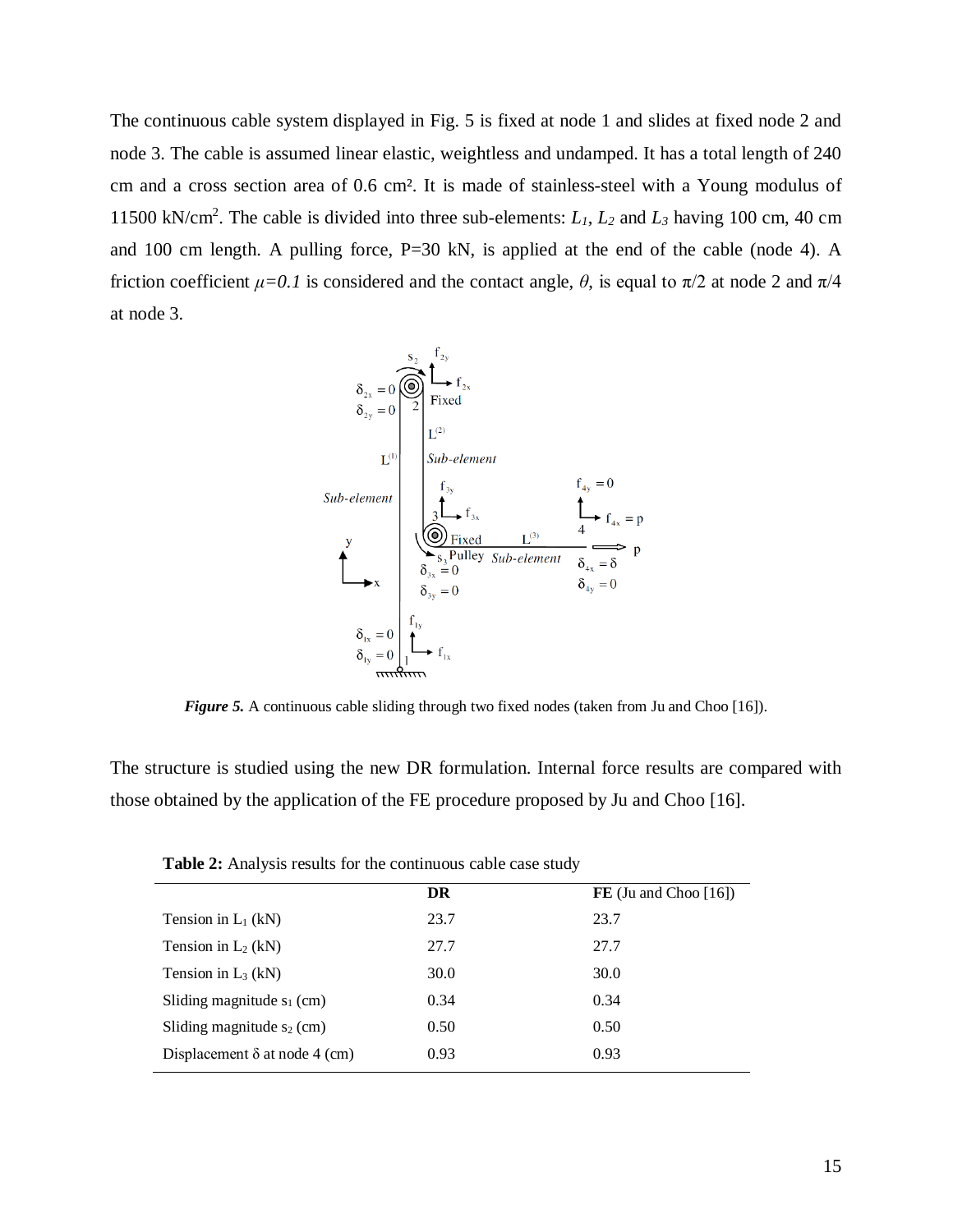Table 2 presents analysis results for the studied structure. Results for sub-element internal forces, sliding magnitudes and horizontal displacement at node 4 show agreement between the DR analysis and the FE-based results reported in the literature. The formulation proposed by Ju and Choo [\[16\]](#page-30-9) is based on linear elastic assumptions and does not include geometric nonlinearities. However, this does not affect result comparison since the geometric nonlinearity does not affect the structure behavior in this peculiar example because sliding nodes are fixed.

# *4.2 A tensegrity-based beam*

In this second case study, a tensegrity-based beam studied by Moored and Bart-Smith [\[18\]](#page-30-11) is analysed employing the new DR formulation. The structure is composed of an assembly of three quadruplex modules. The detailed description of structure can be found in Bel Hadj Ali et al [\[32\]](#page-31-7).

A perspective view of the tensegrity beam is given in Fig. 6 where thick lines denote bars and thin lines denote cables. Three of the end nodes of the structure (nodes 1, 3 and 6) are pinned forming a cantilever beam. Ten cable elements of the top surface and ten cable elements of the bottom surface of the structure are grouped into four continuous cables. In Fig. 7, continuous cables are shown in dashed lines in a top view of the tensegrity beam. Each continuous cable is attached to two end-nodes and slides through four intermediate nodes.



*Figure 6.* A perspective view of the tensegrity beam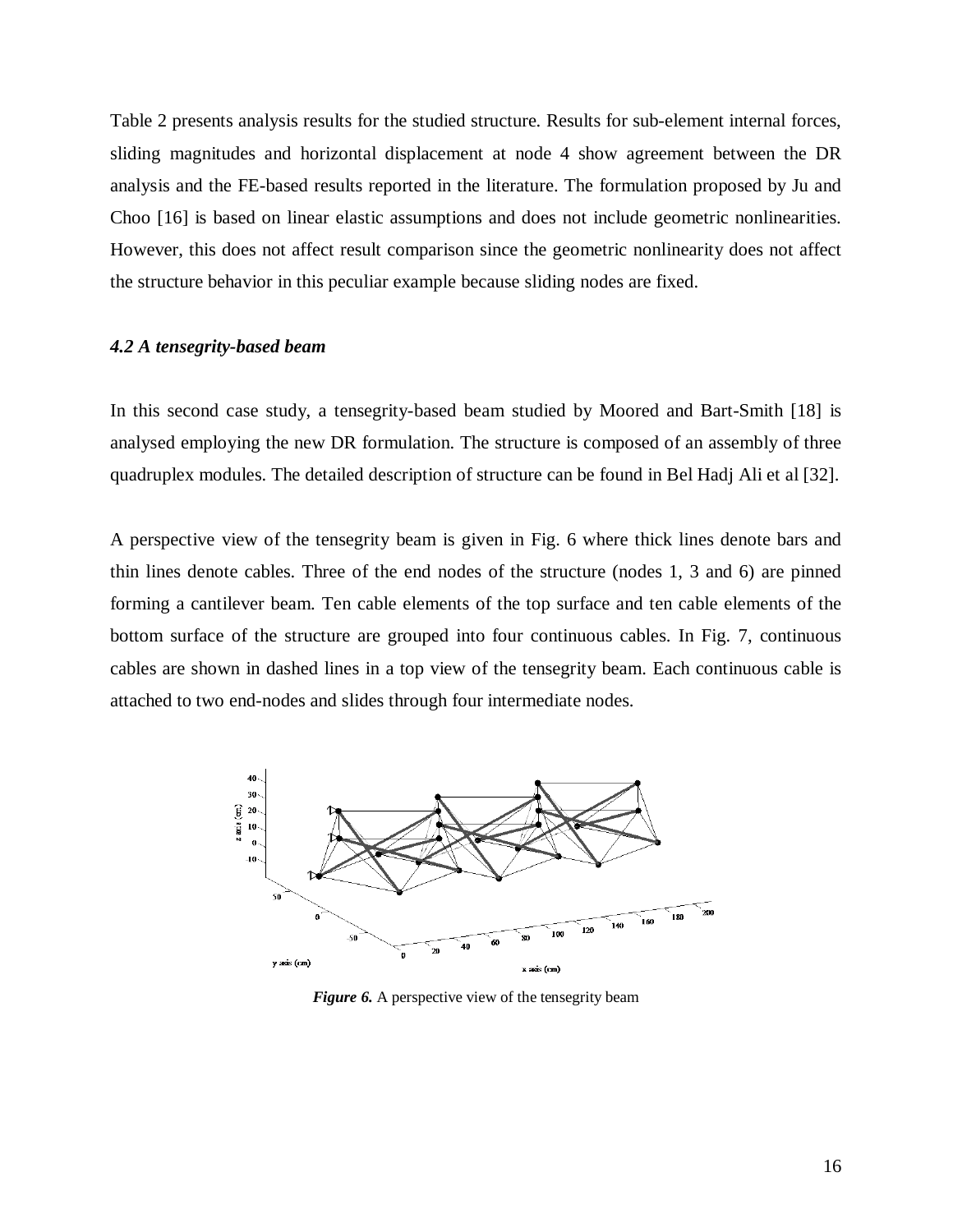

*Figure 7.* Top view of the tensegrity beam (dashed lines illustrate continuous cables)

The tensegrity beam used in this study has a length of 212 cm, a width of 80 cm and a height of 30 cm. Struts are made of aluminum hollow tubes with a length of 85 cm. All cable members are made of stainless-steel. Material and element characteristics are summarized in Table 3. Struts are modeled as flexible bars with elastic linear behavior. Cables are modeled as flexible strings with linear elastic behavior supporting only tension forces. In addition, it is assumed that actuation is performed through small and slow steps such that inertia effects can be neglected when the structure is in motion.

| Member        | Material        | Cross-section area | Young modulus         | Specific weight       |
|---------------|-----------------|--------------------|-----------------------|-----------------------|
|               |                 | $\rm (cm^2)$       | (kN/cm <sup>2</sup> ) | (kN/cm <sup>3</sup> ) |
| <b>Struts</b> | Aluminum        | 2.55               | 7000                  | $2.710^{-5}$          |
| Cables        | Stainless-steel | 0.5026             | 11500                 | $7.85 \; 10^{-5}$     |

**Table 3**: Material characteristics for the tensegrity beam

Load-response of the tensegrity beam is investigated employing the new DR formulation. Prior to loading, top continuous cables are contracted by 2% in order to introduce self-stress in the structure and counteract deflection induced by self-weight. The tensegrity beam is subjected to a vertical loads applied at node 18 and node 23. A simulation is first performed assuming that continuous cables slide with no friction over intermediate nodes. The load-displacement curve obtained by the new DR formulation is compared with the results obtained using available methodologies for analysis of tensioned structures with sliding cables. Three methods are used for comparison: the FE-based formulation proposed by Moored and Bart-Smith [\[18\]](#page-30-11), the co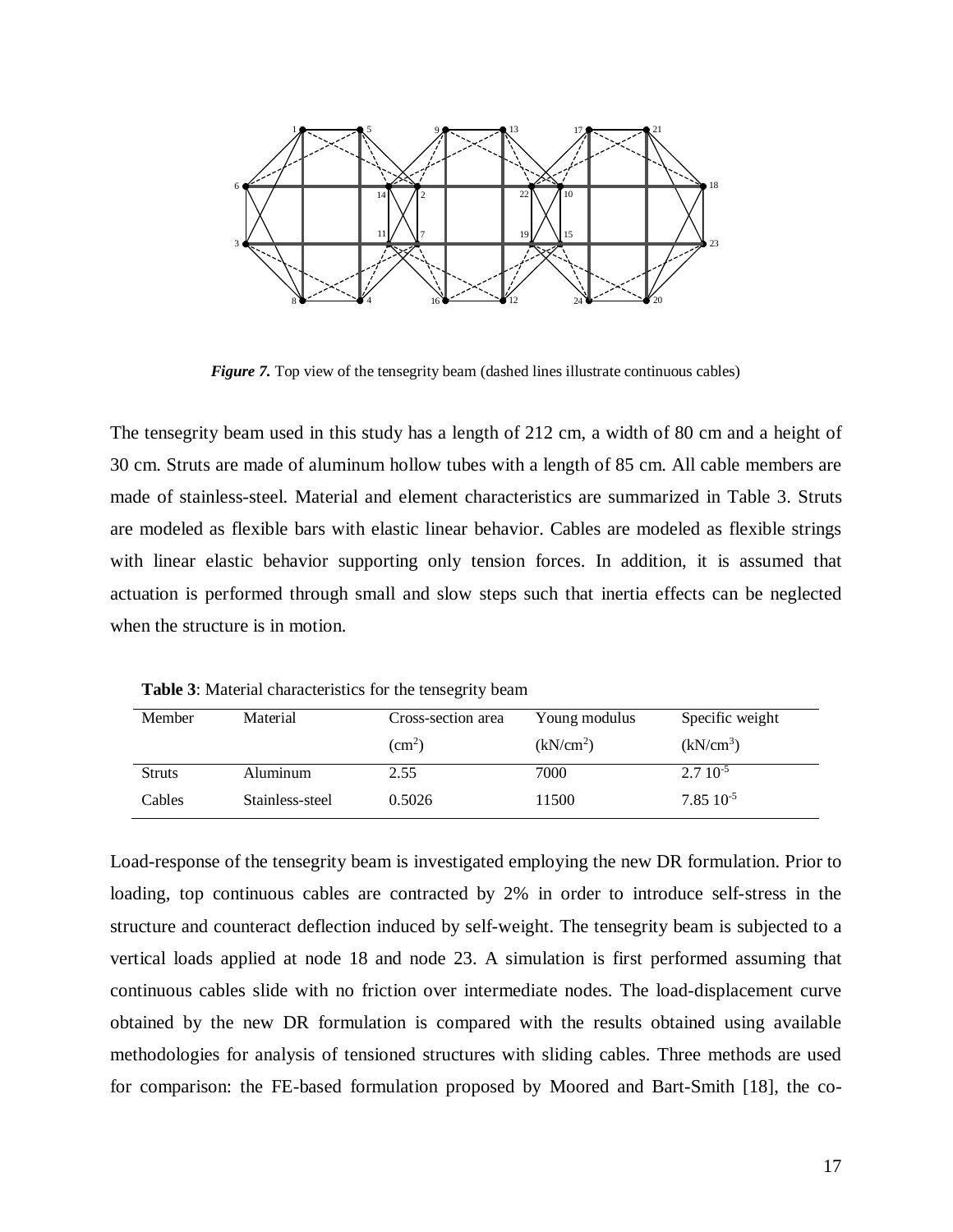rotational-based method proposed by Zhang et al [\[19,](#page-31-0) [20\]](#page-31-1) and the Modified DR proposed by Bel Hadj Ali et al [\[32\]](#page-31-7). The results predicted by the new DR formulation are identical to those generated by the three previously mentioned methods when friction is not included (Fig. 8). This comparison supports the correctness of the new DR formulation for the case of no friction.



*Figure 8.* Load response of the tensegrity beam obtained using various analysis methodologies.

Load-response accounting for sliding-induced friction is also investigated. Various values for the coefficient of friction at contact surface between sliding cables and intermediate nodes are tested. Since the geometry of structure evolves minimally, the friction angle,  $\theta$ , is kept constant and equal to  $\pi/2$  for all sliding nodes. The structure is analyzed for varying values of the friction coefficient,  $\mu$ , in order to investigate the influence of the friction on the structure behavior. Fig. 9 illustrates the evolution of internal axial force at cable 2 with respect to applied load at nodes 18 and 23. Cable 2 is a sub-element of the continuous cable connecting nodes 2 and 9 (Fig. 7). The applied forces are progressively increased from 5 to 30 daN. For the internal axial force at cable 2, the effect of friction is noticeable. Friction at sliding nodes causes an average tension decrease of 3.7% for a friction coefficient equal to 0.2. The internal force at cable 2 decreases by more than 11.5% for a friction coefficient equal to 0.4. The discrepancy between the values of axial forces with and without friction shows the importance of taking the frictional effect into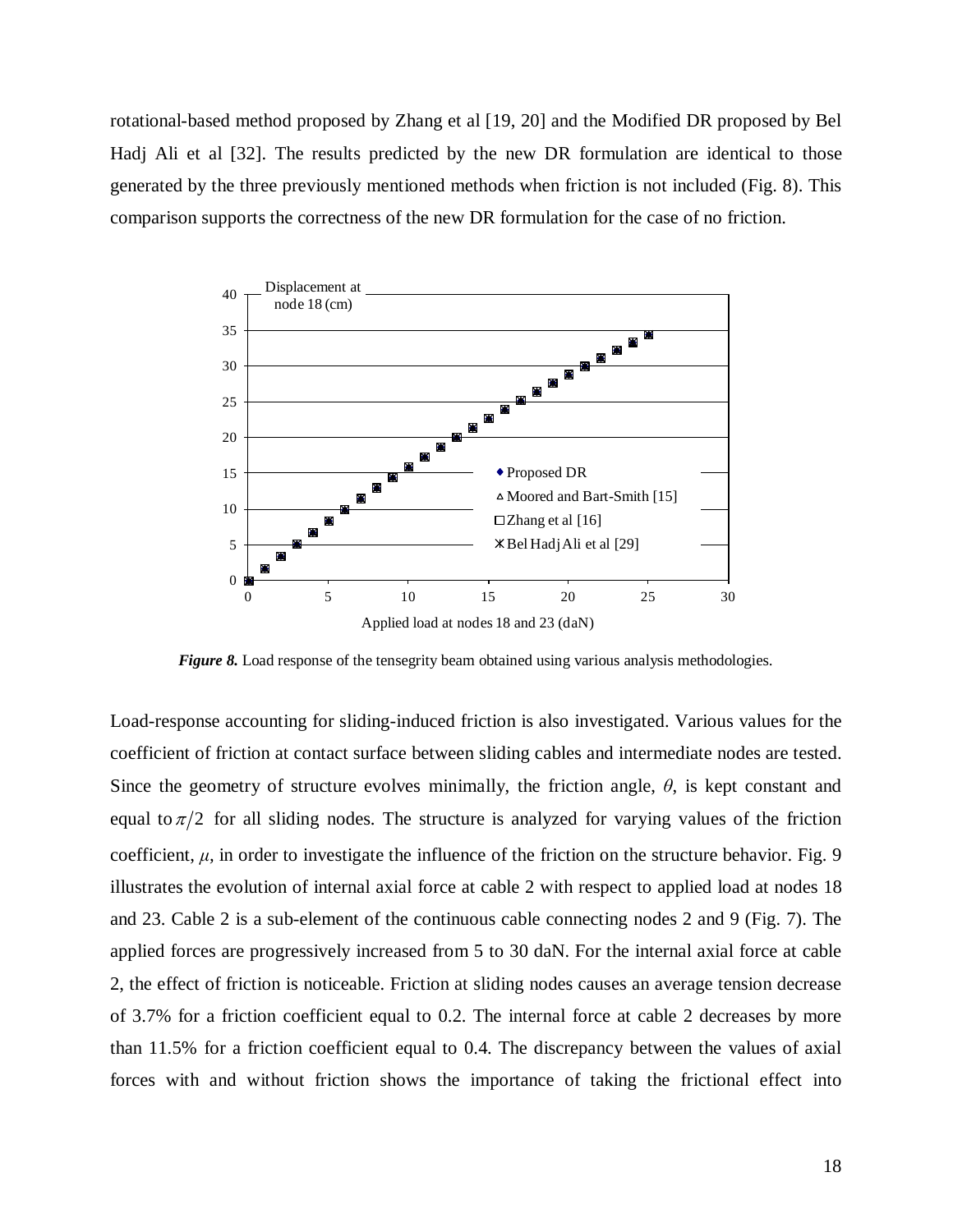consideration. This is emphasized for tensioned cable structures that are highly sensitive to variation of axial forces at cable elements.



*Figure 9.* Evolution of the tension in cable 2 with respect to applied load for varying friction coefficient

Actuated bending deformation of the tensegrity beam is also studied. Bending deformation can be obtained through antagonist actuation of the of top and bottom continuous cables. Actuation is performed by changing the non-loaded length of active cables. For example, a prescribed actuation stroke of 20% is defined as a change in the non-loaded length of 20%. Prior to actuation, top continuous cables are contracted by 2% in order to introduce self-stress to counteract deflection induced by self-weight. The tensegrity beam is then actuated by changing the lengths of the four continuous cables. Top continuous cables are contracted by 10% while the bottom continuous cables are expanded by 10%. Contraction and elongation of active cables is made progressively by 1% length changes.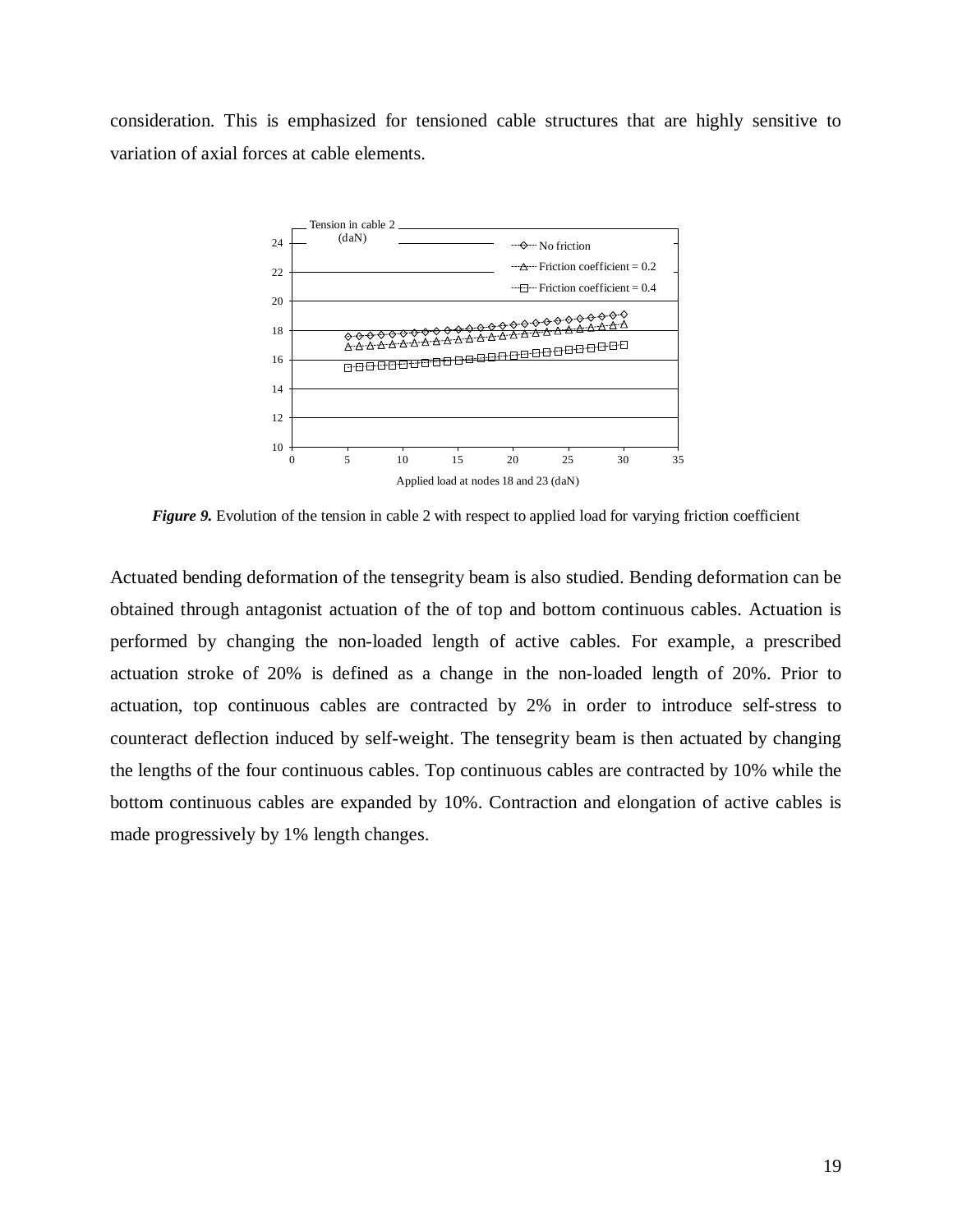

*Figure 10.* Evolution of the tension in cable 2 with respect to actuation value for varying friction coefficient

Fig. 10 illustrates the evolution of internal axial force at cable 2 with respect to the actuation percentage. At the end of the actuation sequence, sliding-induced friction with  $\mu$ =0.2 causes the internal force value at cable 2 to be more than 4% greater compared with tension values determined assuming no-friction. The axial force increases by more than 5% with *μ=0.4.* The behavior during actuation of the tensegrity beam under consideration can be thought of as analogous to the tensioning process of prestressed cable structures such as cable domes. In such situations, even small deviations from design values could affect the behavior of the whole structure. This emphasizes the importance of accommodating the effects of friction when sliding cables are employed.

# *4.3 Deployment of a tensegrity footbridge*

A four-module tensegrity footbridge is considered in this section. An elevation view of the tensegrity structure is given in Fig. 11(a). The structure is composed of four ring-shaped tensegrity modules. Symmetry about midspan is obtained by mirroring two modules. Basic modules are connected in a way that creates an empty space in their center for a walking space. The pentagon module contains 15 nodes describing 3 pentagonal layers (Fig. 11(b)). It comprises 15 struts held together in space by 30 cables forming a ring-shaped tensegrity unit. Struts can be categorized into diagonal and intermediate based on their position. Diagonal struts connect outer and inner pentagon nodes while intermediate struts connect middle pentagon nodes to outer and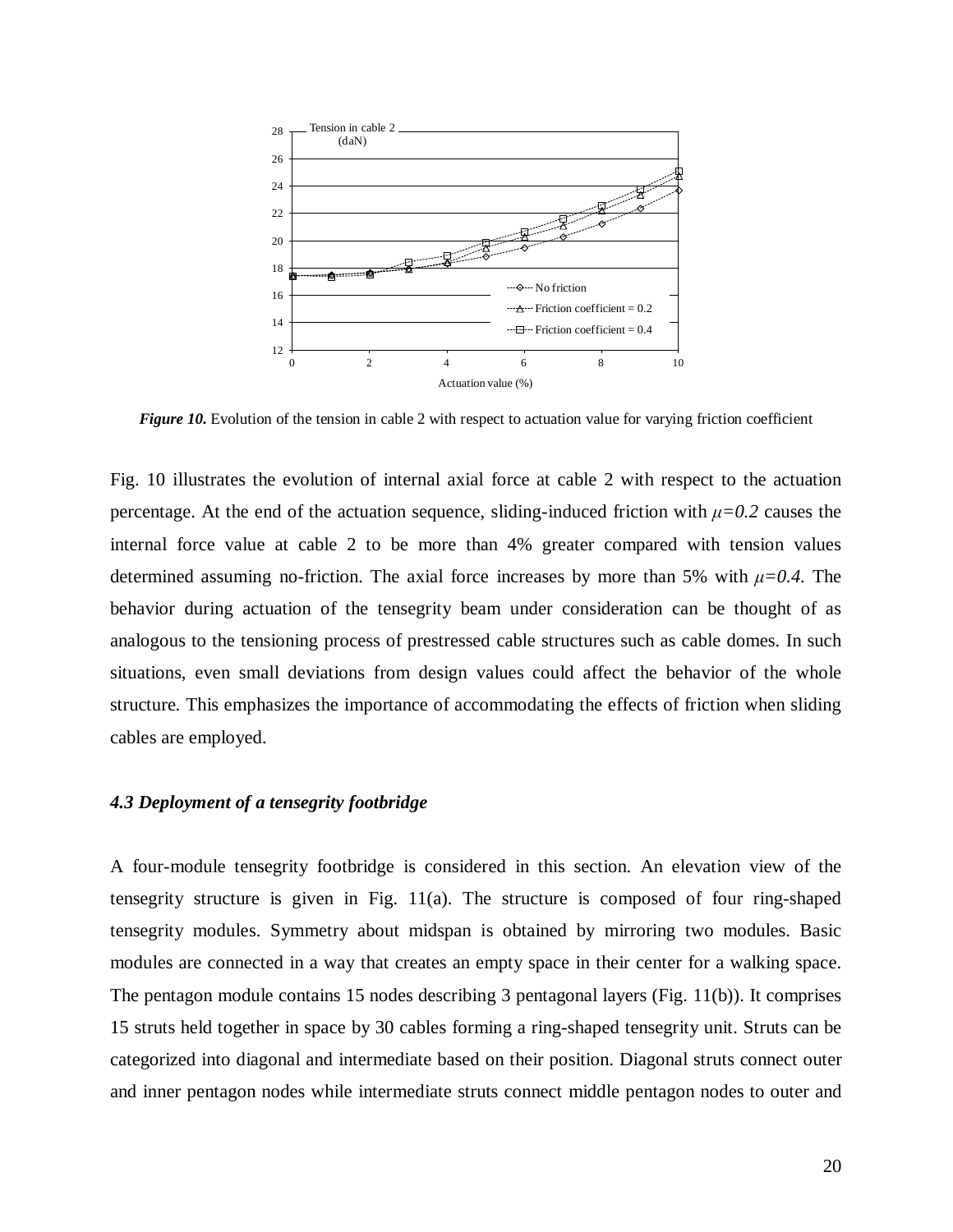inner pentagon nodes. Cables are separated into 10 layer cables and 20 x-cables. Layer cables connect nodes of the two outer pentagons while x-cables connect middle pentagon nodes to inner and outer pentagon nodes. The 10 x-cables that are coplanar with the diagonal struts are called coplanar x-cables. In Fig. 11 (a) and (b), thick lines denote bars while thin lines denote cables.



*Figure 11.* (a) an elevation view of the tensegrity structure and (b) a perspective view of the basic pentagon module.

A 4 m-span near-full-scale model of the footbridge was built to study deployment behavior [\[2,](#page-30-1) [3,](#page-30-15) [35,](#page-31-10) [36\]](#page-31-11). Fig. 12(a) illustrates a front view of one half of the tensegrity structure. Struts are made of structural steel (S355, 210GPa) hollow tube section profiles of 13.5 m length, a diameter of 28 mm and a thickness of 1.5 m. Cables have a diameter of 4mm and are made of stainless steel with a modulus of elasticity of 120 GPa. The layer cables are replaced by springs with a stiffness of 2 kN/m at the supports and 2.9 kN/m at other locations. Springs lengthen during folding, thereby assisting deployment as they shorten.

Each half of the structure is controlled by five continuous active cables. A two strut joint allowing continuous cable sliding is illustrated in Fig. 12(b). Each active continuous cable starts from a node connected to the support and ends at the front nodes. Top views of the footbridge in its folded and deployed configurations are given in Fig. 13. A detailed description of the structure could be found in Veuve et al [\[35,](#page-31-10) [36\]](#page-31-11).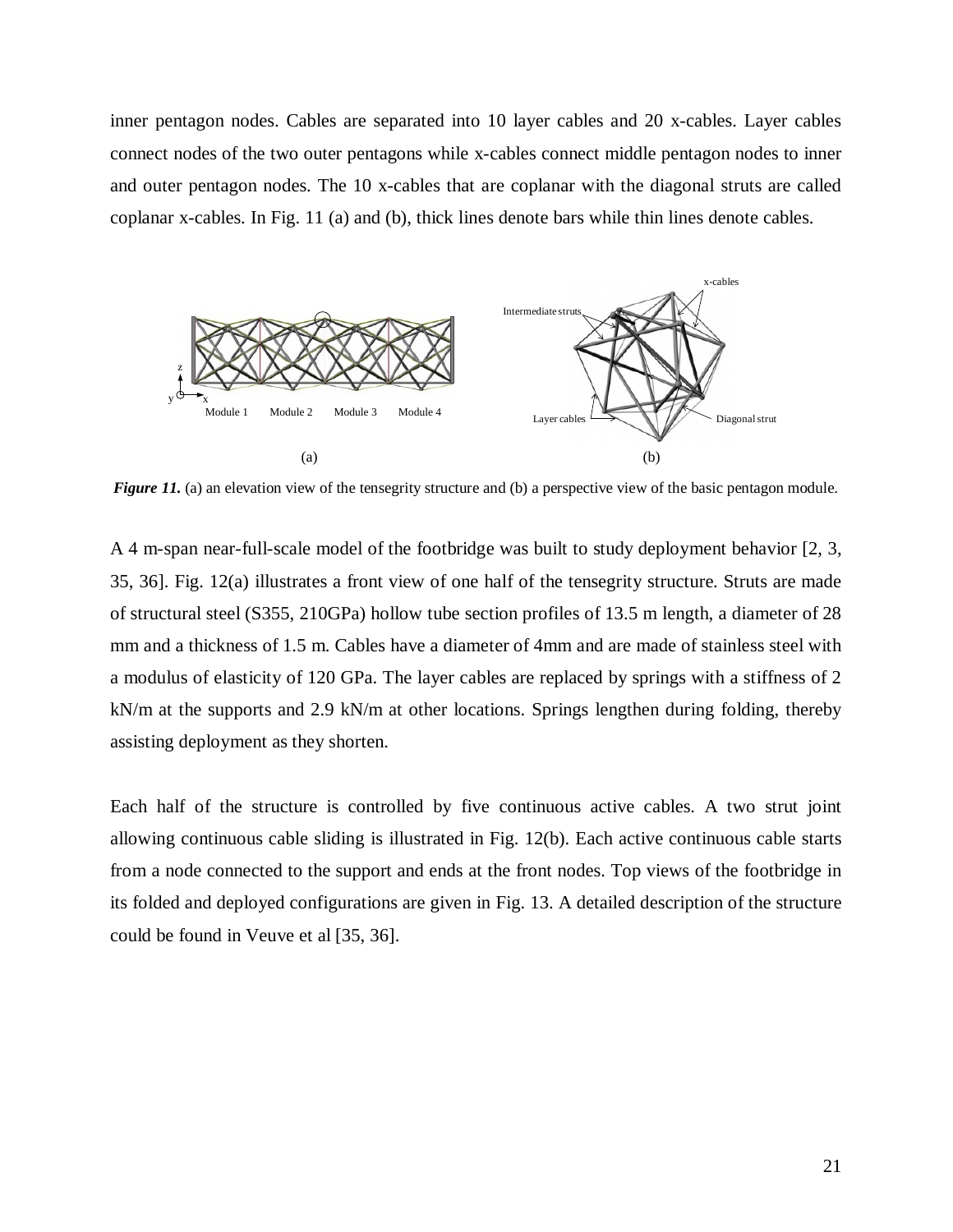

*Figure 12.* A front view of one half of the tensegrity structure (a) and a two strut joint allowing continuous cable sliding (b) (Credit IMAC/EPFL)



*Figure 13.* Top views of the tensegrity structure at folded configuration (top) and at nearly deployed configuration (bottom) (Credit IMAC/EPFL)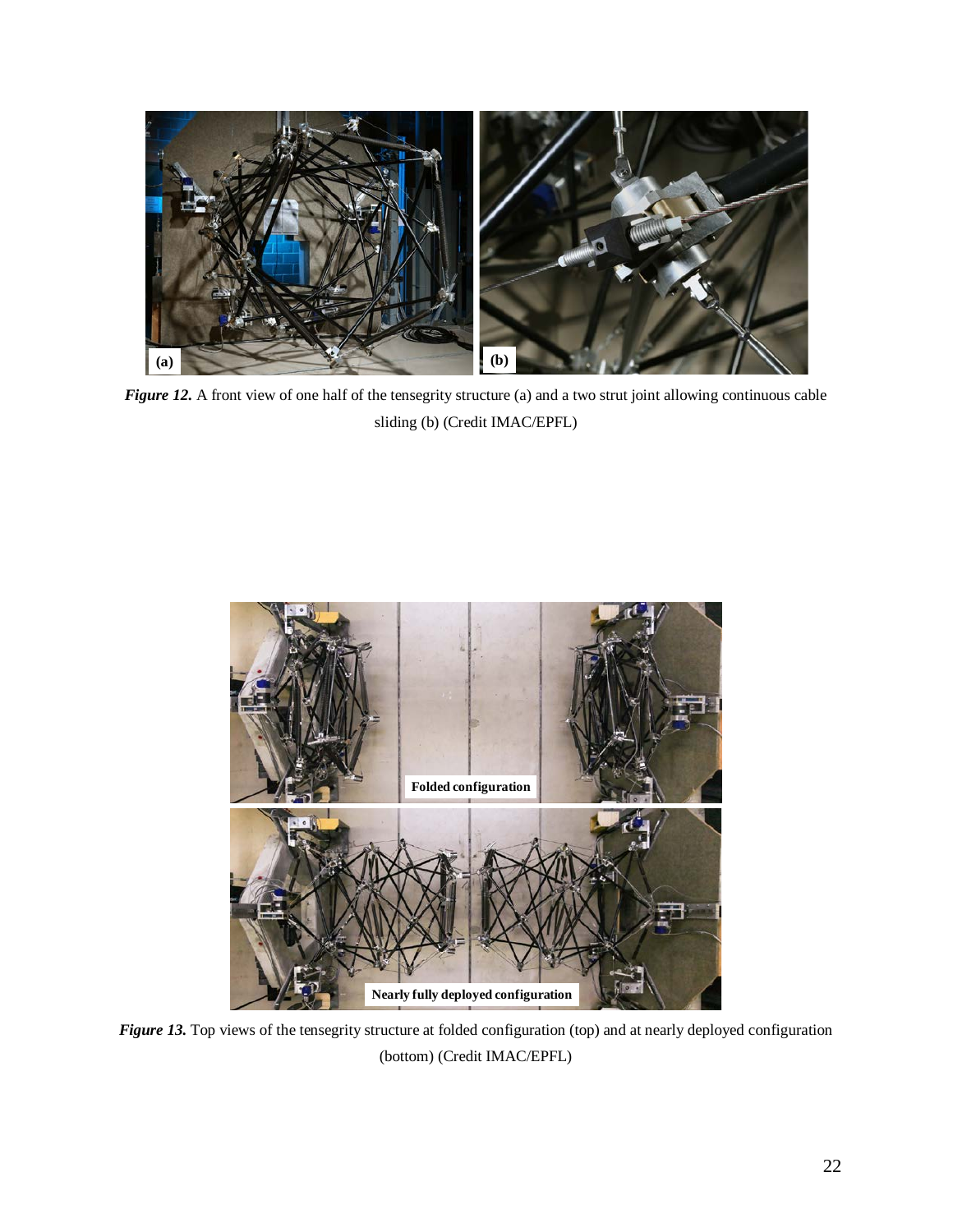# *4.3.1 Deployment simulation*

Deployment of the tensegrity footbridge was first studied by Rhode-Barbarigos et al [\[2,](#page-30-1) [3\]](#page-30-15). Veuve et al [\[35,](#page-31-10) [36\]](#page-31-11) improved deployment strategy and performed mid-span connection of the footbridge. A purely geometrical study revealed that a contact-free deployment of the tensegrity system is feasible using cable control [\[3\]](#page-30-15). The deployment path was analyzed numerically using a modified DR algorithm assuming frictionless motions and quasi-static actuation [\[32\]](#page-31-7). Previous numerical studies of the deployment revealed that the deployment path can be composed of a series of intermediate equilibrium configurations. Moreover, deployment was found feasible with equal actuation-step size for all active cables. All previous deployment studies involved assumptions of friction-free sliding of the continuous active cables during folding and deployment of the bridge.

Struts are modeled as flexible bars with elastic linear behavior and all cables are modeled as flexible strings with linear elastic behavior supporting only tension forces. For deployment simulations, actuation is conducted in such way that the structure goes through successive equilibrium configurations. The simulated equilibrium configurations are close enough to create the deployment path. Moreover, a quasi-static deployment is assumed and dynamic effects are not taken into account in this study.

Sliding with friction is studied employing the new DR formulation. Deployment of one half of the footbridge is numerically simulated. Varying values of the friction coefficient,  $\mu$ , are tested to evaluate the influence of the sliding-induced friction on the structure behavior. Deployment is simulated through application of equal actuation steps. Each actuation step is defined as a set of length changes of the actives cables.

Fig. 14 and Fig. 15 illustrate the evolution of vertical and lateral displacements of the top node of the middle pentagon of the structure (node 20) with respect to the evolving structure length. The node under consideration is marked with a circle in Fig. 11(a). Three values of the friction coefficient are taken into account: 0, 0.1 and 0.2. Results displayed at Fig. 14 and Fig. 15 show that the node deviates from its friction-free trajectory during deployment. The discrepancy is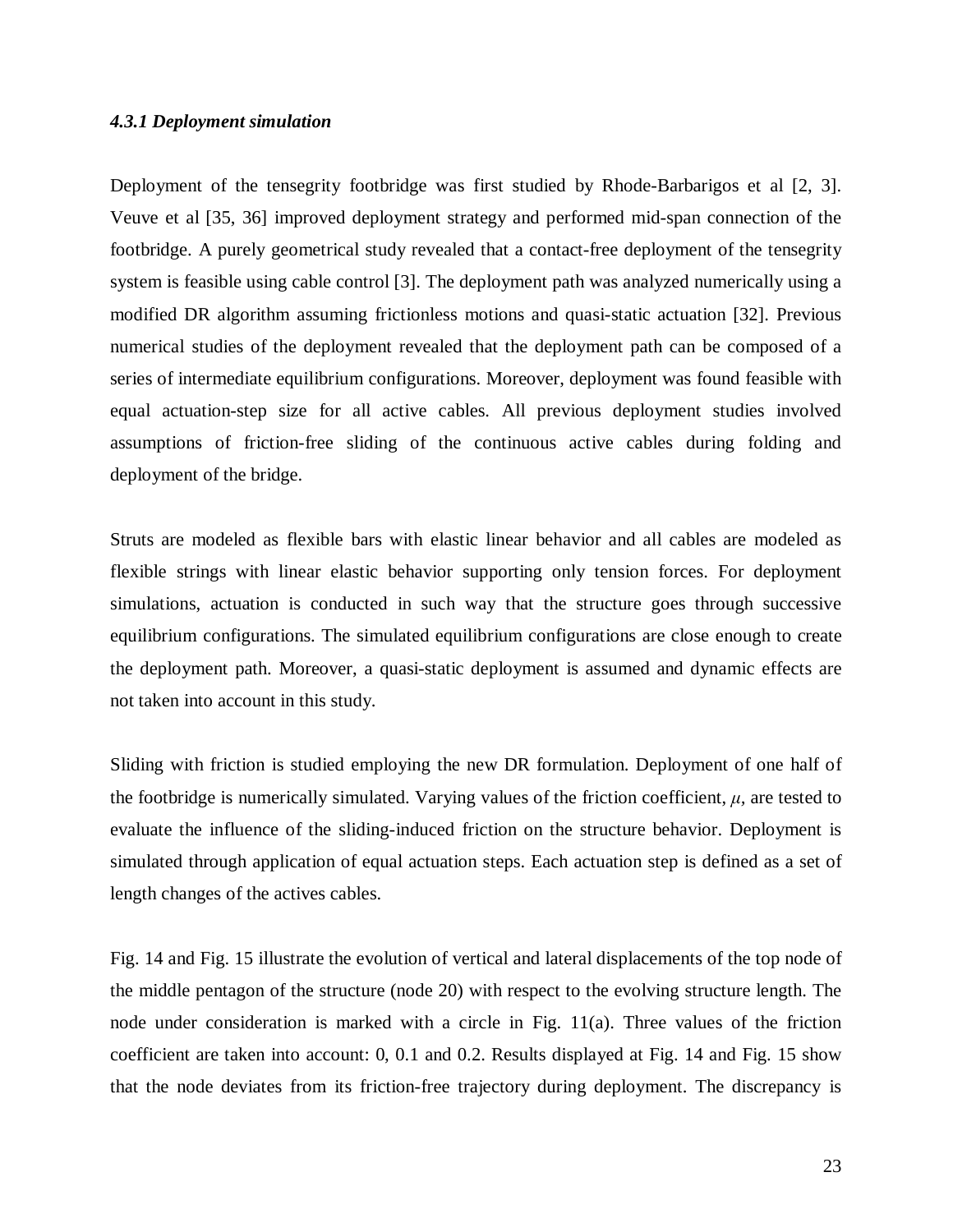increasing with increasing value of the friction coefficient. Furthermore, a greater deviation is noticed in the first third of the deployment path. This indicates that the friction at sliding nodes is more pronounced at this deployment stage when the structure is close to its folded configuration. This is mainly related to the value of the contact angle at sliding nodes which progressively decreases during deployment in relation with the evolution of the shape.



*Figure 14.* Vertical displacement of node 20 during deployment



*Figure 15.* Lateral displacement of node 20 during deployment

The evolution of internal forces at two members is also studied. Fig. 16 illustrates the evolution of the tension in cable 85 with respect to the structure length during deployment. Cable 85 is a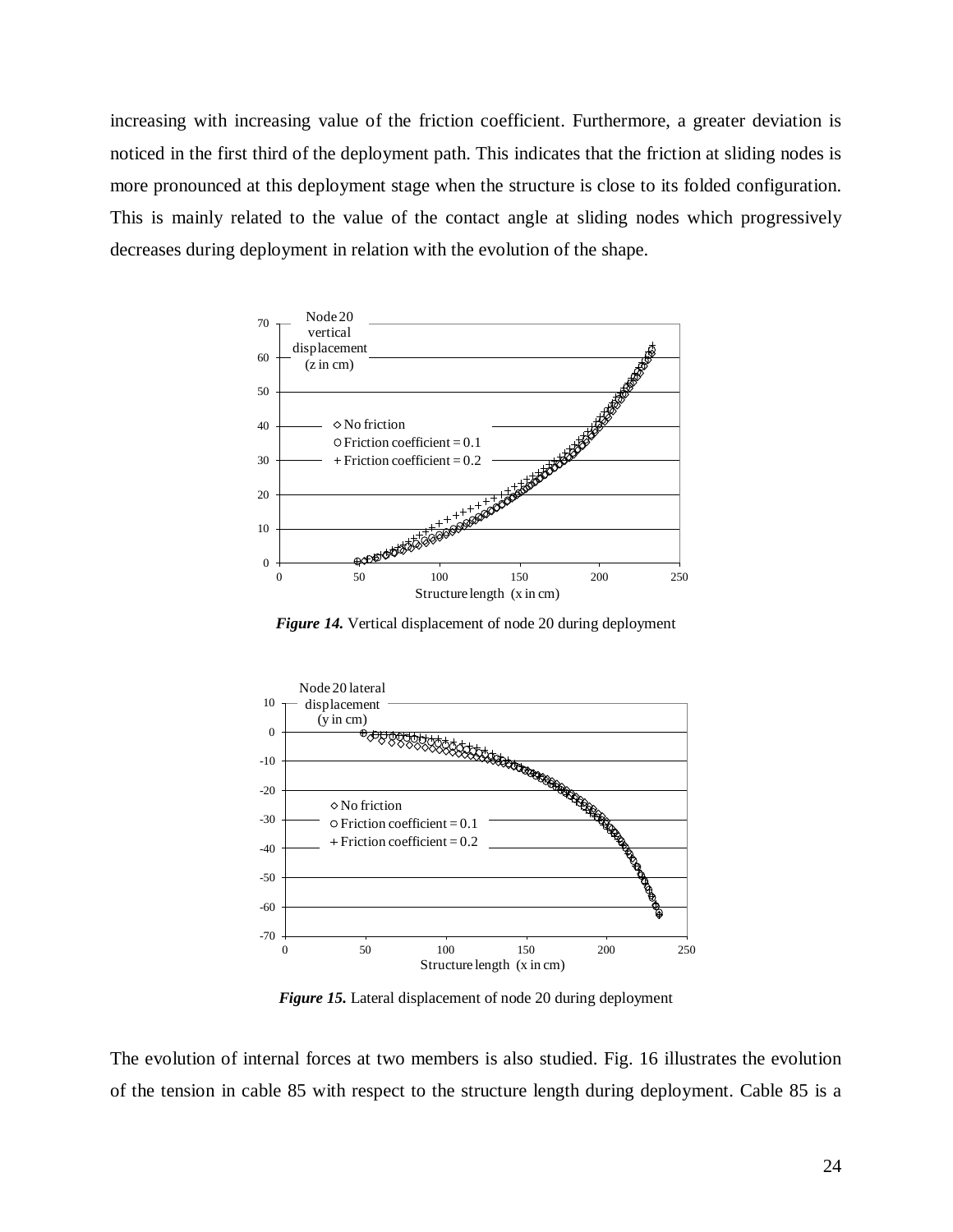sub-element of an active continuous cable which is connected to the middle pentagon of the footbridge. The friction-induced variation in axial forces is more pronounced than the deviation in nodal displacements. With a coefficient of friction equal to 0.2, the tension in cable 85 is nearly double of the friction-free value at some points of the deployment path. The same tendency is noticed for the compression value at strut 57. This element is an intermediate strut connected to the middle pentagon of the footbridge. Fig. 17 illustrates the evolution of the axial compression force in strut 57 with respect to the structure length during deployment. For the two elements under consideration, the differences between the axial forces with and without friction tend to decrease progressively during deployment.



*Figure 16.* Tension in cable 85 during deployment



*Figure 17.* Compression in strut 57 during deployment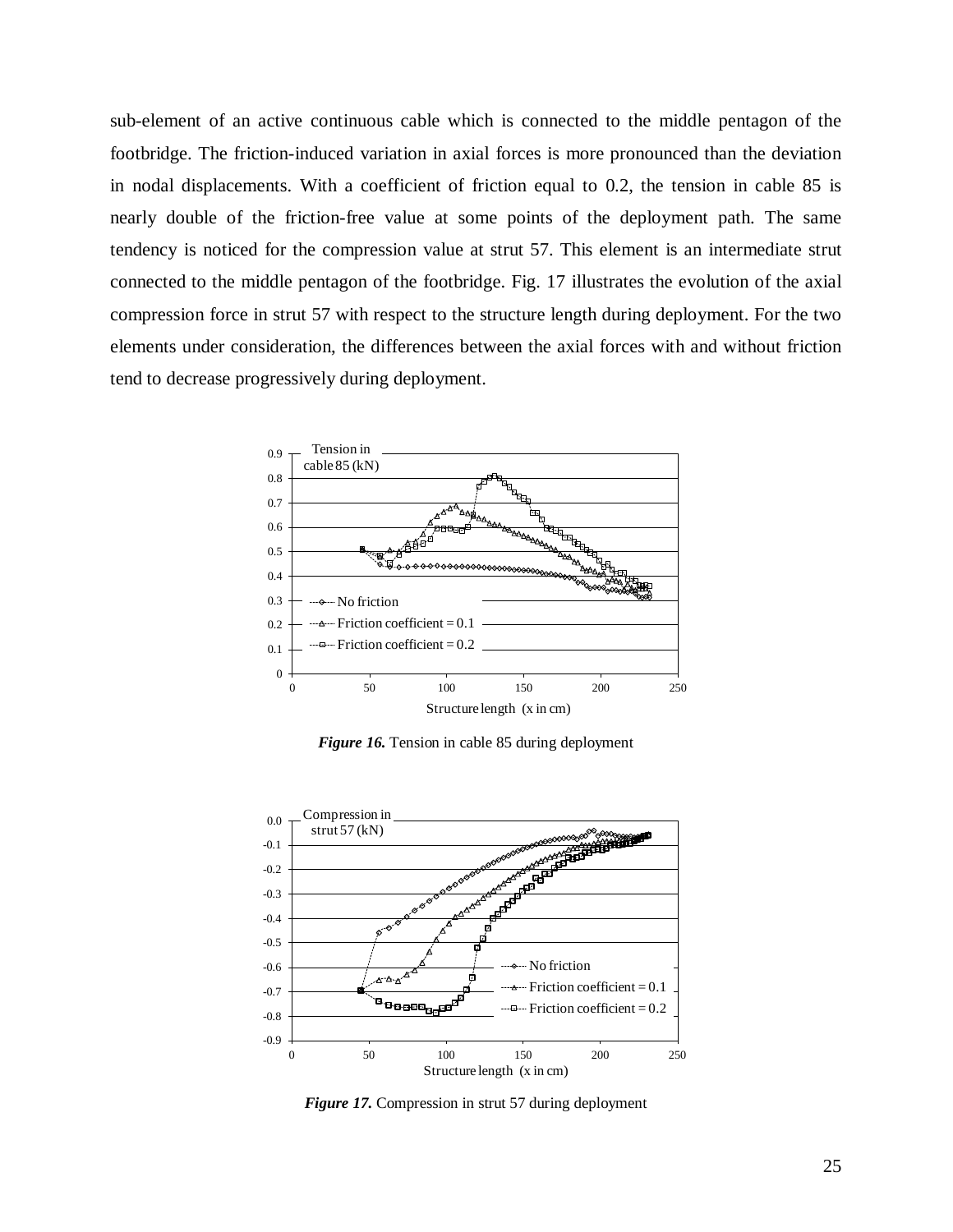# *4.3.2 Experimental deployment*

The deployment of the tensegrity structure with continuous actuated cables is studied on the nearfull-scale physical model. Position measurements are performed with an optical tracking system. Some members are equipped with strain gauges in order to monitor axial forces during deployment. The structure is set at its fully folded length of 50 cm. Deployment tests show that when active cables are shortened equally and simultaneously, deployment is hindered by strut contact. Comparing experimental findings with model predictions reveals a substantial discrepancy with more than 20% deviation between predictions and measurements. This is mainly due to joint eccentricities and other complexities related to joint and support design.

In order to fully deploy the structure, Veuve et al [\[35\]](#page-31-10) employed unequal length changes of active cables. Experimentally-determined deployment paths and corresponding actuation sequences have been proposed in order to minimize the effect of sliding-induced friction and joint eccentricities during deployment. The actuation sequence by Veuve et al [\[35\]](#page-31-10) is employed here for the analysis of the deployment of the tensegrity structures. Recently, Sychterz and Smith [\[37\]](#page-31-12) experimentally characterized the friction at the joints of the deployable structure. They showed that the friction coefficient ranges between 0.1 and 0.15. These values are taken into account in this study.

Fig. 18 illustrates the evolution of the vertical displacements of node 20 measured on the nearfull-scale physical model with respect to the structure length during deployment. Experimental measurements are compared with simulated values obtained with the new DR formulation for friction coefficients equal to 0, 0.1 and 0.15. Results show discrepancy between measurements and predictions with frictionless sliding. This confirms previous results obtained by Veuve et al. [\[35\]](#page-31-10). However, the discrepancy between measurements and predictions decreases when friction is taken into account. For the first 2/3 of the deployment path, DR with a coefficient of friction equal to 0.15 predicts the vertical displacement of node 20 with less than 5% error. In the last third of the deployment path, DR predictions with friction coefficient equal to 0.1 are hardly distinguished from those obtained with friction coefficient equal to 0.15. At the end of the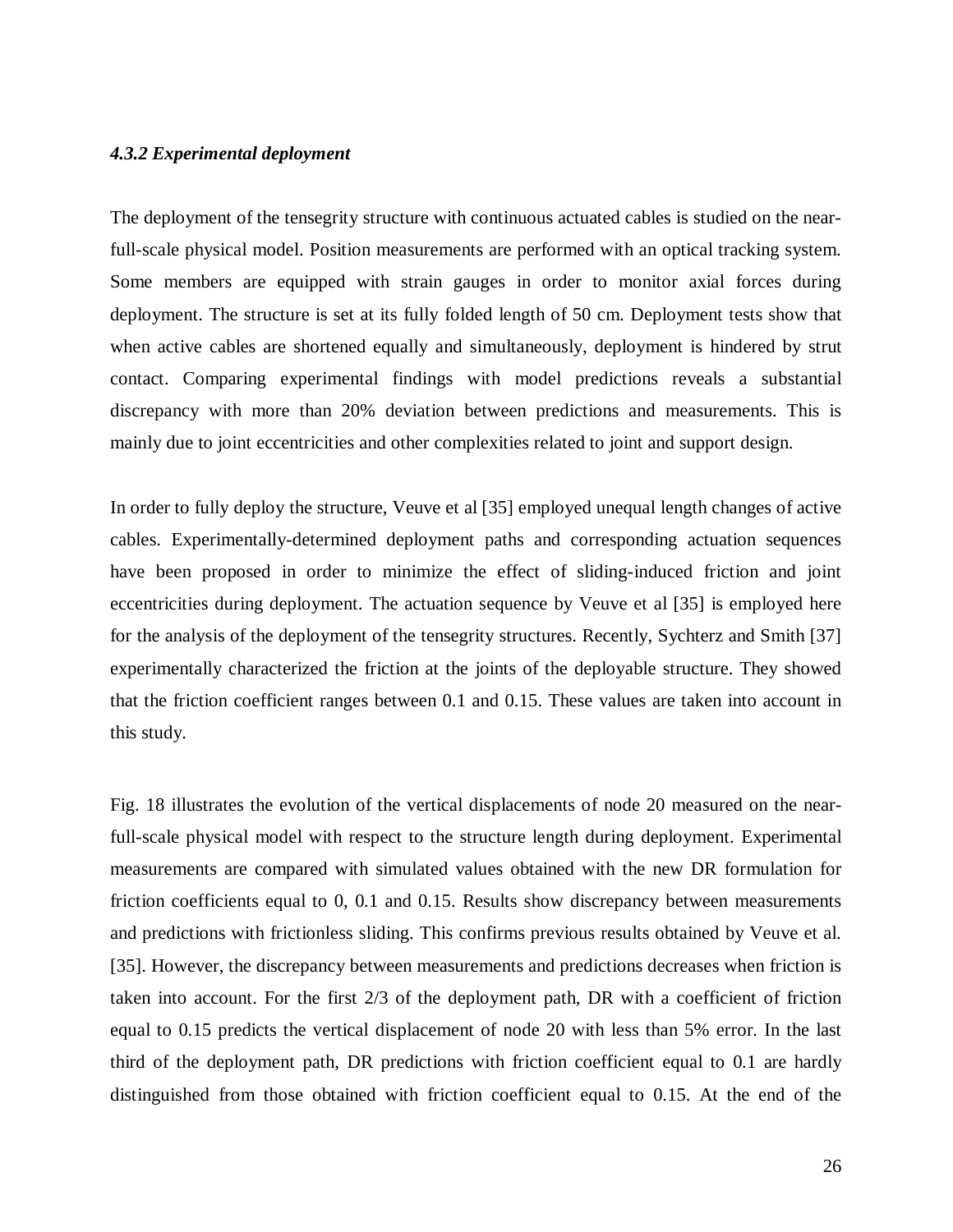deployment, displacement prediction of node 20 is slightly overestimated with respect to the measurement.



*Figure 18.* A front view of one half of the tensegrity structure

Axial force measurements are also compared with DR predictions. Two x-cables are studied: the first one is situated in the first module near to the supports of the structure and the second one is situated in the second module and connected to the middle pentagon nodes. Fig. 19 illustrates the evolution of the tension in cable 73 with respect to actuation steps during deployment. Cable 73 is an x-cable connected to the middle pentagon of the footbridge. Comparing experimental measurements to simulation results shows that including sliding-induced friction improves prediction accuracy. This is evident between actuation steps 20 and 60 and with a coefficient of friction equal to 0.1. In other parts of the deployment path, prediction improvement is not obvious.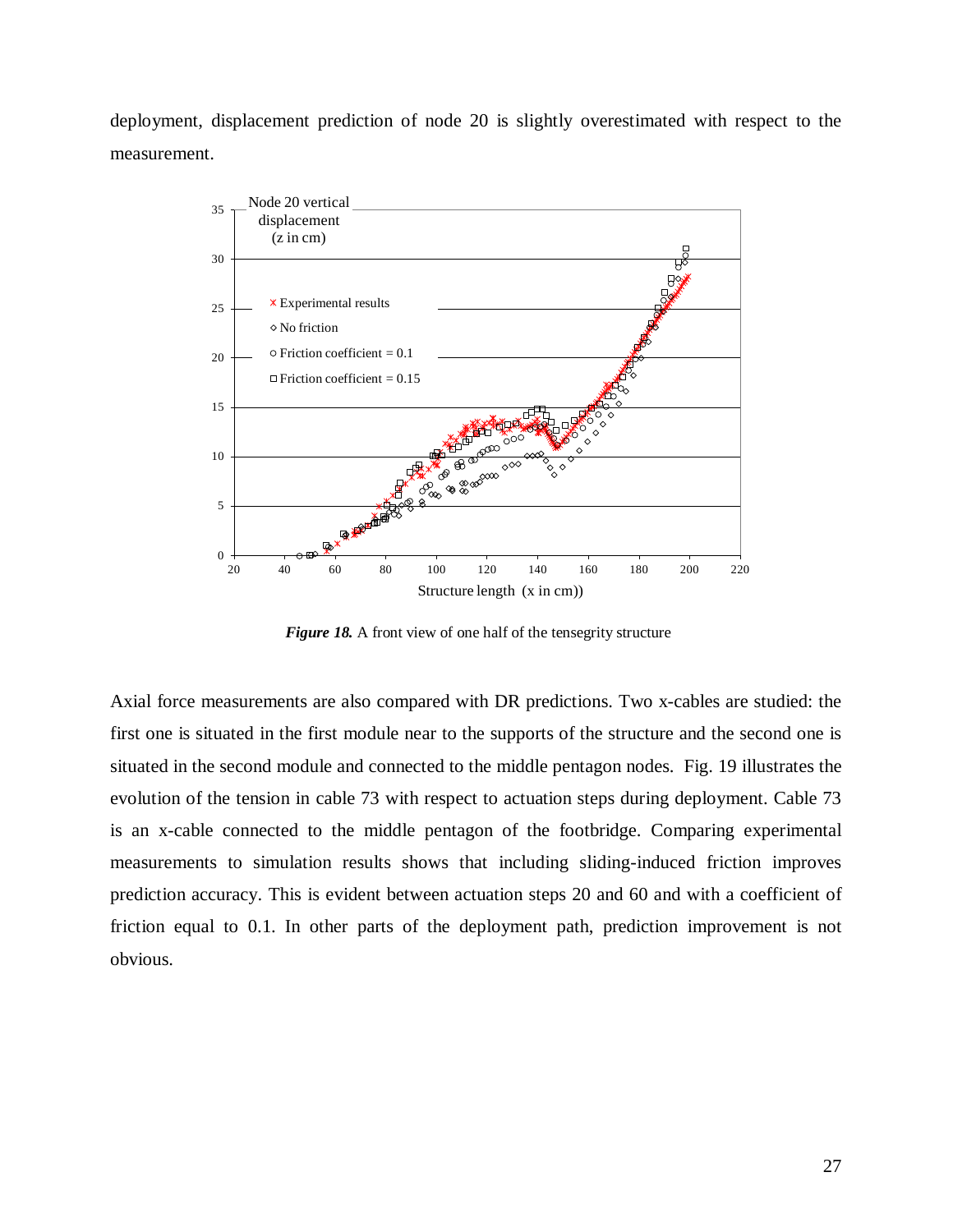

*Figure 19.* Tension in cable 85 during deployment



*Figure 20.* Compression in strut 57 during deployment

Fig. 20 illustrates the evolution of the tension in cable 38 with respect to actuation steps during deployment. Cable 38 is an x-cable which is connected to one support of the footbridge. Taking into account sliding-induced friction improves substantially the accuracy of the DR-based predictions. However, simulations predict the cable goes slack in the second half of the deployment path while it remains slightly tensioned in the physical model.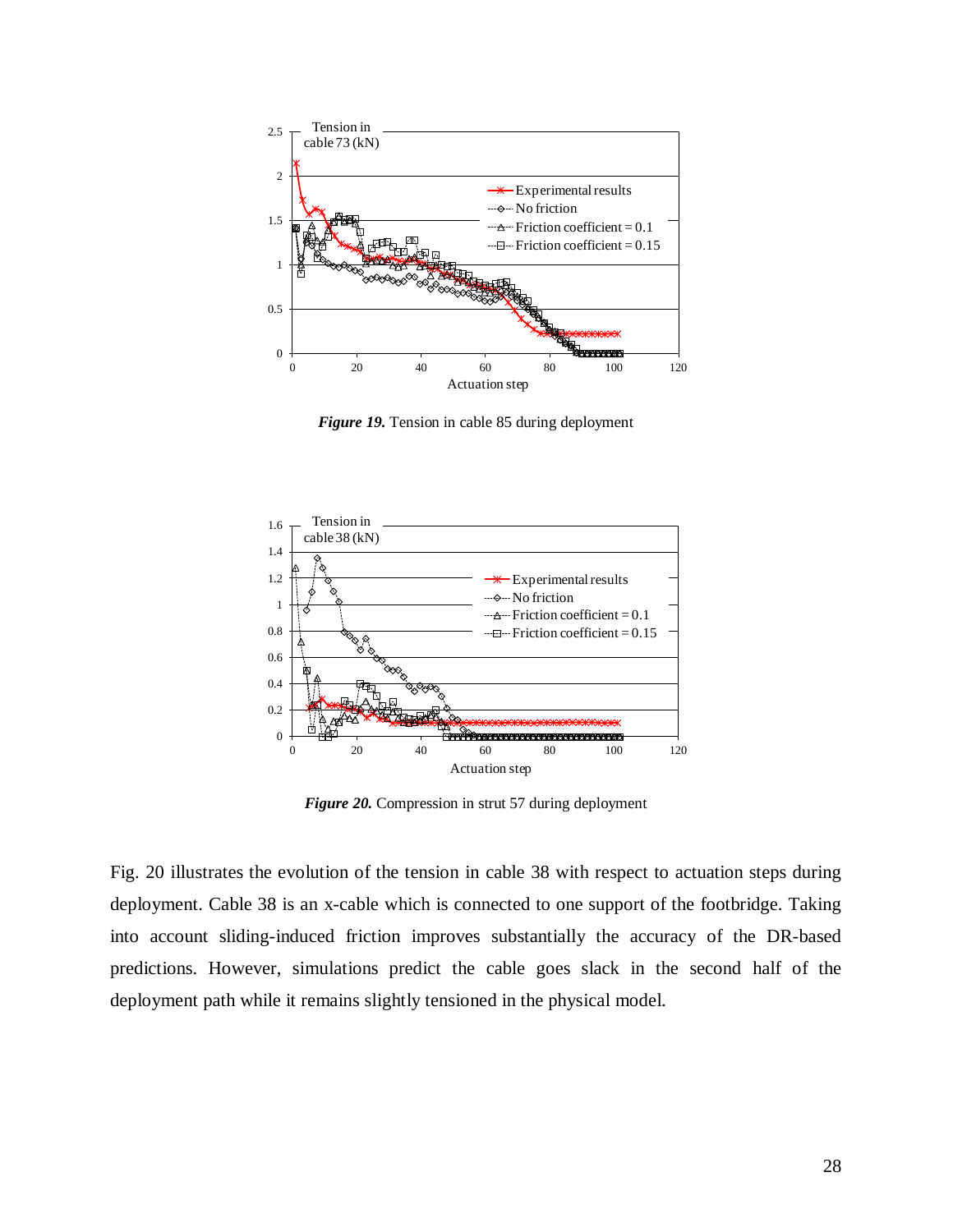### **5. Conclusions**

Dynamic relaxation is an attractive static analysis method for cable structures. The method is extended here to accommodate continuous cables with sliding-induced friction. The concept of cable clustering is a scalable solution that is employed in engineering applications such as domes, tensioned membranes and tensegrity structures. Continuous cables simplify the tensioning process of cable domes and tensioned membranes. In active structures, connecting cable-elements reduces the number of actuators needed for active control and deployment. However, slidinginduced friction affects the mechanics of structural systems leading to challenges for structural analysis, control and actuation.

This study shows that the DR correctly accommodates continuous cables with sliding-induced friction. The first case study showed that the results obtained using the method proposed in this paper are in good accordance with existing FE-based methods. In contrast with the FE formulation of Ju and Choo [\[16\]](#page-30-9), the new DR formulation accommodates geometric nonlinearities, which is a key advantage for the analysis of tensioned cable structures. The correctness of the proposed method is also demonstrated through analysis of a tensegrity-based beam in the second case study.

The numerical and experimental investigations presented for the deployment study of a near-fullscale tensegrity footbridge reveal some limitations. Sliding-induced friction improves DR predictions when compared with experimental findings. However, such improvements do not lead to perfectly accurate analyses. The method is clearly unable to overcome difficulties related to the behavior of the physical model such as eccentricities and complex joint behavior. Moreover, the discrepancy between experimental results and DR predictions may be due to the dynamic effects that are ignored in quasi-static deployment simulations.

Finally, the new DR formulation could be seen as good progress toward satisfactorily modeling cable structure with sliding-induced friction. The DR formulation described in this paper has potential to be the starting point for further improvements involving more accurate models of joints and taking dynamics into account during deployment.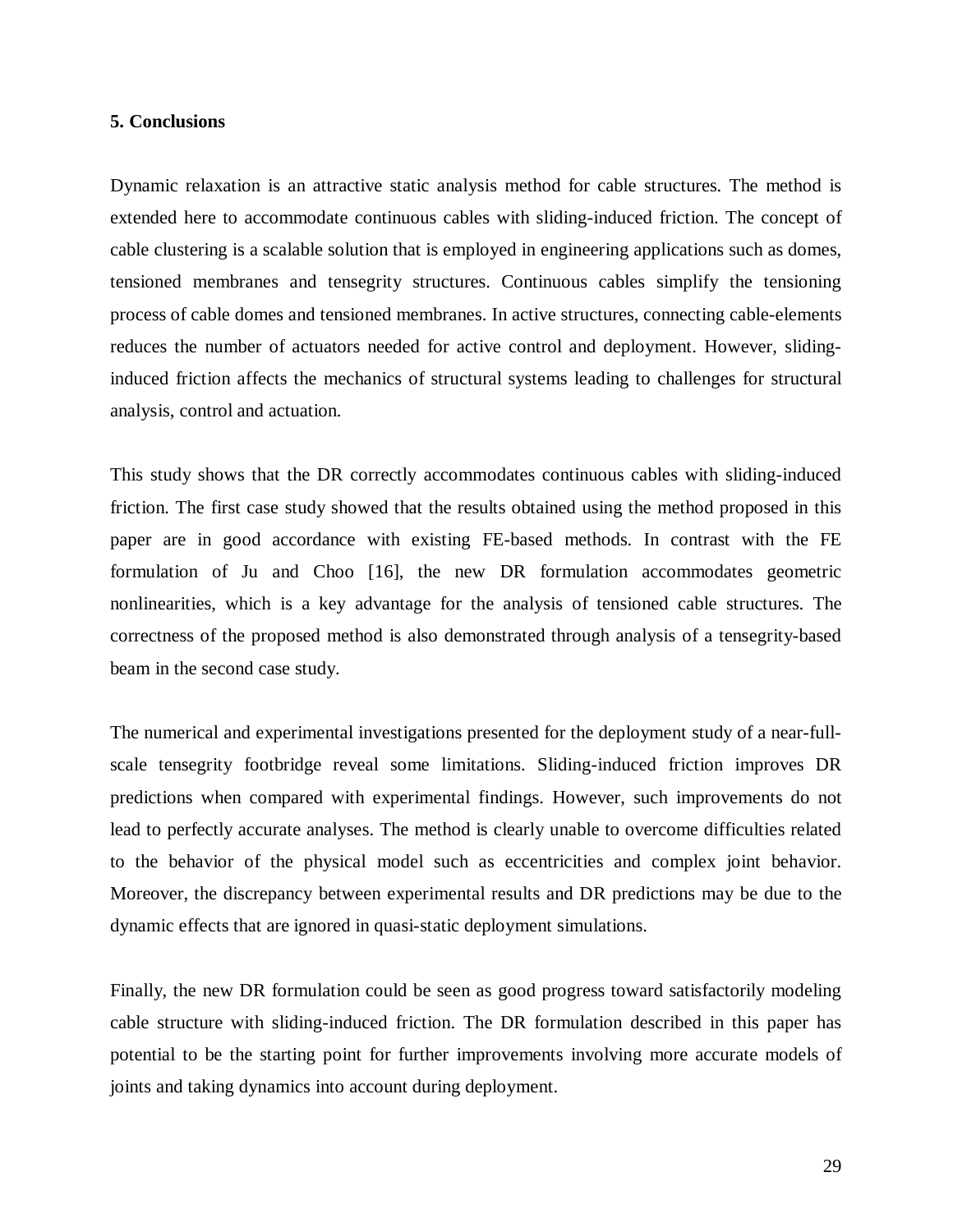# **Acknowledgements**

The authors would like to thank the Swiss National Science Foundation for supporting this work (FN Grant N° 200020-169026). The authors wish to express thanks to Dr. Gennaro Senatore for fruitful discussions. This work has been achieved during the stay of Professor Nizar Bel Hadj Ali at IMAC-EPFL as an Invited Professor funded by EPFL.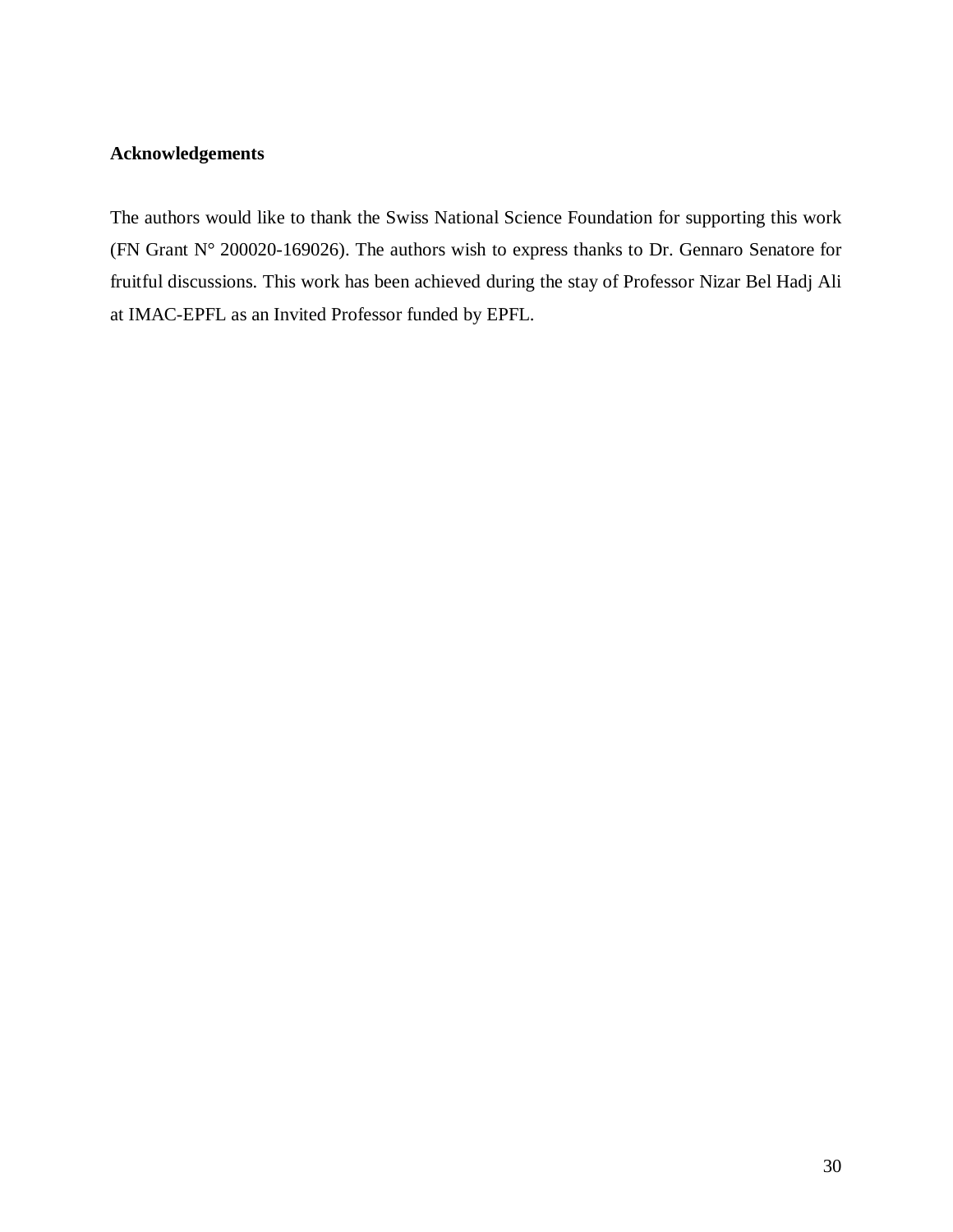# **References**

- <span id="page-30-0"></span>1. Sultan, C. and Skelton, R., *Deployment of tensegrity structures.* International Journal of Solids and Structures, 2003. **40**(18): p. 4637-4657.
- <span id="page-30-1"></span>2. Rhode-Barbarigos, L., Bel Hadj Ali, N., Motro, R., and Smith, I.F.C., *Design Aspects of a Deployable Tensegrity-Hollow-rope Footbridge.* International Journal of Space Structures, 2012. **27**(2-3): p. 81-95.
- <span id="page-30-15"></span>3. Rhode-Barbarigos, L., Schulin, C., Bel Hadj Ali, N., Motro, R., and Smith, I.F.C., *Mechanism-Based Approach for the Deployment of a Tensegrity-Ring Module.* Journal of Structural Engineering, 2012. **138**(4): p. 539-548.
- 4. Gantes, C.J., Connor, J.J., Logcher, R.D., and Rosenfeld, Y., *Structural analysis and design of deployable structures.* Computers & Structures, 1989. **32**(3-4): p. 661-669.
- 5. Yang, S. and Sultan, C., *Modeling of tensegrity-membrane systems.* International Journal of Solids and Structures, 2016. **82**: p. 125-143.
- <span id="page-30-2"></span>6. Aufaure, M., *A finite element of cable passing through a pulley.* Computers & Structures, 1993. **46**(5): p. 807-812.
- <span id="page-30-12"></span>7. Underwood, P., *Dynamic Relaxation*, in *Computational methods for transient analysis*1983, Elsevier: Amsterdam p. 245-256.
- <span id="page-30-14"></span>8. Pauletti, R.M.O., Guirardi, D.M., and Gouveia, S. *Modelling sliding cables and geodesic lines through dynamic relaxation*. in *IASS Symposium 2009, Evolution and trends in Design, Analysis and Construction of Shell and Spatial Structures*. 2009. Valencia.
- <span id="page-30-13"></span>9. Hincz, K., *Nonlinear Analysis of Cable Net Structures Suspended From Arches with Block and Tackle Suspension System, Taking into Account the Friction of the Pulleys.* International Journal of Space Structures, 2009. **24**(3): p. 143-152.
- <span id="page-30-3"></span>10. Pargana, J.B., Lloyd-Smith, D., and Izzuddin, B.A., *Fully integrated design and analysis of Tensioned Fabric Structures: Finite elements and case studies.* Engineering Structures, 2010. **32**(4): p. 1054-1068.
- <span id="page-30-4"></span>11. Pauletti, R.M. and Pimenta, P.M., *Formulaçao de um elemento finito de cabo incorporando o efeito do atrito (Elemento de cabos escorregando).* Revista internacional de métodos numéricos, 1995. **11**(4): p. 565-576.
- <span id="page-30-5"></span>12. Kwan, A.S.K. and Pellegrino, S., *Matrix formulation of macro-elements for deployable structures.* Computers & Structures, 1994. **50**(2): p. 237-254.
- <span id="page-30-6"></span>13. Zhou, B., Accorsi, M.L., and Leonard, J.W., *Finite element formulation for modeling sliding cable elements.* Computers & Structures, 2004. **82**(2-3): p. 271-280.
- <span id="page-30-7"></span>14. Chen, Z.H., Wu, Y.J., Yin, Y., and Shan, C., *Formulation and application of multi-node sliding cable element for the analysis of Suspen-Dome structures.* Finite Elements in Analysis and Design, 2010. **46**(9): p. 743-750.
- <span id="page-30-8"></span>15. Lee, K.H., Choo, Y.S., and Ju, F., *Finite element modelling of frictional slip in heavy lift sling systems.* Computers & Structures, 2003. **81**(30–31): p. 2673-2690.
- <span id="page-30-9"></span>16.Ju, F. and Choo, Y.S., *Super element approach to cable passing through multiple pulleys.* International Journal of Solids and Structures, 2005. **42**(11-12): p. 3533-3547.
- <span id="page-30-10"></span>17. Genovese, D., *Strutture tensegrity - Metodi di Analisi e Ricerca di Forma*, in *Dipartimento di Architettura, costruzioni, strutture*2008, Universita` Politecnica delle Marche: Italy. p. 82.
- <span id="page-30-11"></span>18. Moored, K.W. and Bart-Smith, H., *Investigation of clustered actuation in tensegrity structures.* International Journal of Solids and Structures, 2009. **46**(17): p. 3272-3281.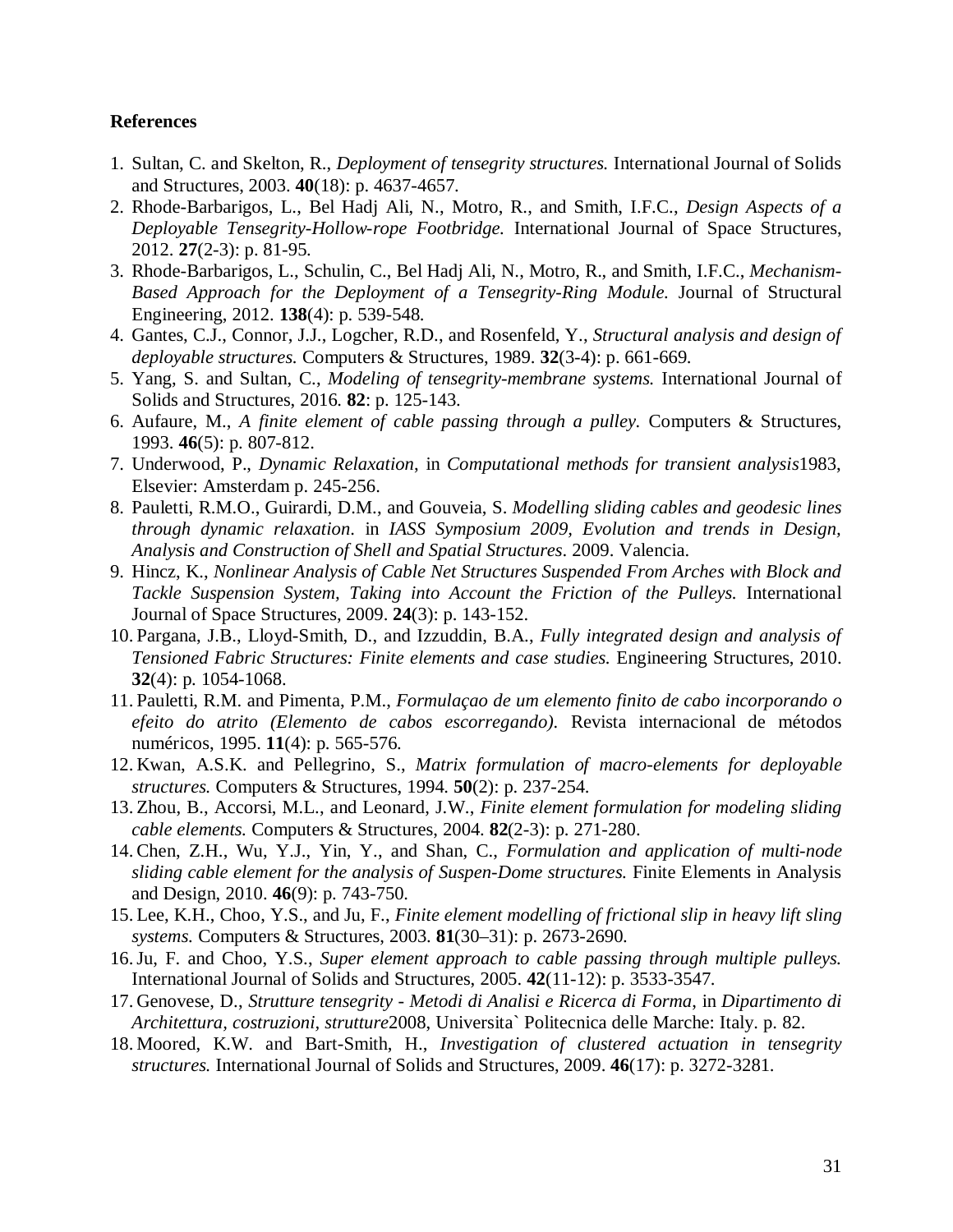- <span id="page-31-0"></span>19. Zhang, L., Gao, Q., Liu, Y., and Zhang, H., *An efficient finite element formulation for nonlinear analysis of clustered tensegrity.* Engineering Computations, 2016. **33**(1): p. 252- 273.
- <span id="page-31-1"></span>20. Zhang, L., Lu, M.K., Zhang, H.W., and Yan, B., *Geometrically nonlinear elasto-plastic analysis of clustered tensegrity based on the co-rotational approach.* International Journal of Mechanical Sciences, 2015. **93**: p. 154-165.
- <span id="page-31-2"></span>21. Otter, J.R.H., *Computations for prestressed concrete reactor pressure vessels using dynamic relaxation.* Nuclear Structural Engineering, 1965. **1**(1): p. 61-75.
- <span id="page-31-3"></span>22. Day, A.S., *An introduction to dynamic relaxation.* The Engineer, 1965. **219**: p. 218-221.
- <span id="page-31-4"></span>23. Douthe, C. and Baverel, O., *Design of nexorades or reciprocal frame systems with the dynamic relaxation method.* Computers & Structures, 2009. **87**(21-22): p. 1296-1307.
- 24. Dang, H.K. and Meguid, M.A., *Evaluating the performance of an explicit dynamic relaxation technique in analyzing non-linear geotechnical engineering problems.* Computers and Geotechnics, 2009. **37**(1-2): p. 125-131.
- 25. Pan, L., Metzger, D.R., and Niewczas, M., *The Meshless Dynamic Relaxation Techniques for Simulating Atomic Structures of Materials.* ASME Conference Proceedings, 2002. **2002**(46520): p. 15-26.
- 26. Salehi, M. and Aghaei, H., *Dynamic relaxation large deflection analysis of non-axisymmetric circular viscoelastic plates.* Computers & Structures, 2005. **83**(23-24): p. 1878-1890.
- 27. Zhang, L., Maurin, B., and Motro, R., *Form-Finding of Nonregular Tensegrity Systems.* Journal of Structural Engineering, 2006. **132**(9): p. 1435-1440.
- <span id="page-31-14"></span>28. Wakefield, D.S., *Engineering analysis of tension structures: theory and practice.* Engineering Structures, 1999. **21**(8): p. 680-690.
- 29. Domer, B., Fest, E., Lalit, V., and Smith, I.F.C., *Combining Dynamic Relaxation Method with Artificial Neural Networks to Enhance Simulation of Tensegrity Structures.* Journal of Structural Engineering, 2003. **129**(5): p. 672-681.
- <span id="page-31-5"></span>30. Barnes, M., *Form and stress engineering of tension structures.* Structural Engineering Review, 1994. **6**(3-4): p. 175-202.
- <span id="page-31-6"></span>31. Barnes, M.R., *Form Finding and Analysis of Tension Structures by Dynamic Relaxation.* International Journal of Space Structures, 1999. **14**: p. 89-104.
- <span id="page-31-7"></span>32. Bel Hadj Ali, N., Rhode-Barbarigos, L., and Smith, I.F.C., *Analysis of clustered tensegrity structures using a modified dynamic relaxation algorithm.* International Journal of Solids and Structures, 2011. **48**(5): p. 637-647.
- <span id="page-31-8"></span>33. Pauletti, R.M.O. and Martins, C.B. *Modelling the slippage between membrane and border cables*. in *IASS Symposium 2009, Evolution and trends in Design, Analysis and Construction of Shell and Spatial Structures*. 2009. Valencia.
- <span id="page-31-9"></span>34. Liu, H., et al., *Precision control method for pre-stressing construction of suspen-dome structures.* Advanced Steel Construction, 2014. **10**(4): p. 404-425.
- <span id="page-31-10"></span>35. Veuve, N., Safaei, S.D., and Smith, I.F.C., *Deployment of a Tensegrity Footbridge.* Journal of Structural Engineering, 2015. **141**(11): p. 04015021.
- <span id="page-31-11"></span>36. Veuve, N., Dalil Safaei, S., and Smith, I.F.C., *Active control for mid-span connection of a deployable tensegrity footbridge.* Engineering Structures, 2016. **112**: p. 245-255.
- <span id="page-31-12"></span>37. Sychterz, A.C. and Smith, I.F.C., *Joint friction during deployment of a near-full-scale tensegrity footbridge.* Journal of Structural Engineering, in press, 2017.
- <span id="page-31-13"></span>38. Lubarda, V.A., *Determination of the belt force before the gross slip.* Mechanism and Machine Theory, 2015. **83**: p. 31-37.